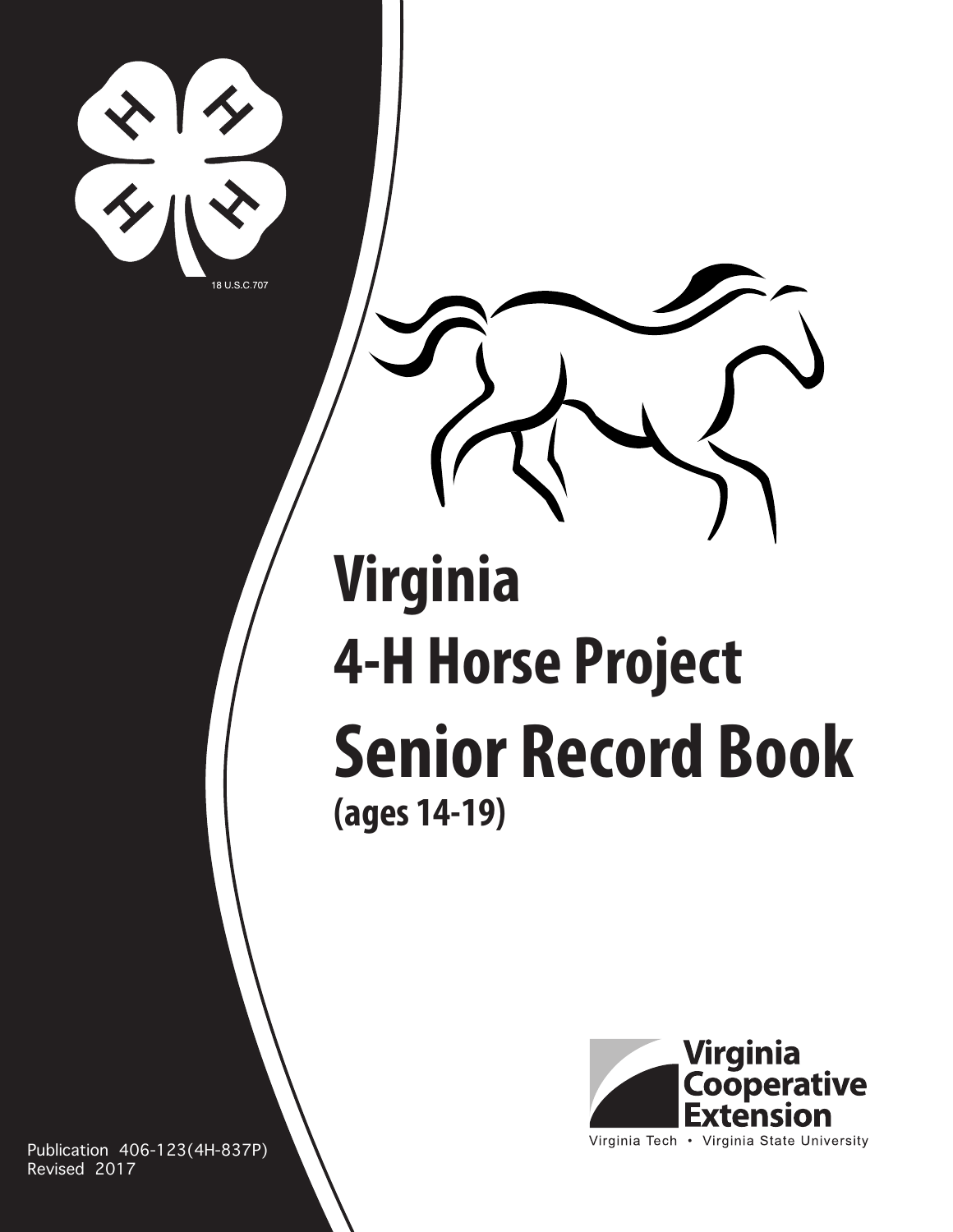## **Virginia 4-H Horse Project Senior Record Book**

|                                                                                                                                                                                                                          | <b>Honor Code</b> |  |
|--------------------------------------------------------------------------------------------------------------------------------------------------------------------------------------------------------------------------|-------------------|--|
| <b>Member Statement:</b> I hereby certify that I have personally kept the records on this project and have<br>personally completed this record book.*                                                                    |                   |  |
|                                                                                                                                                                                                                          |                   |  |
| Record Approval: The 4-H member has completed this record book to a satisfactory level.                                                                                                                                  |                   |  |
|                                                                                                                                                                                                                          |                   |  |
|                                                                                                                                                                                                                          |                   |  |
| * If the member has a physical or learning disability that required more than average assistance from a parent,<br>4-H Leader, or other adult to complete this record book, please indicate in the space provided below. |                   |  |
|                                                                                                                                                                                                                          |                   |  |
|                                                                                                                                                                                                                          |                   |  |

#### www.ext.vt.edu

Produced by Communications and Marketing, College of Agriculture and Life Sciences, Virginia Tech, 2017

Virginia Cooperative Extension programs and employment are open to all, regardless of age, color, disability, gender, gender identity, gender expression, national origin, political affiliation, race, religion, sexual orien information, veteran status, or any other basis protected by law. An equal opportunity/affirmative action employer. Issued in furtherance of Cooperative Extension work, Virginia Polytechnic Institute and State University, University, Petersburg. VT/1017/406-123/4H-837P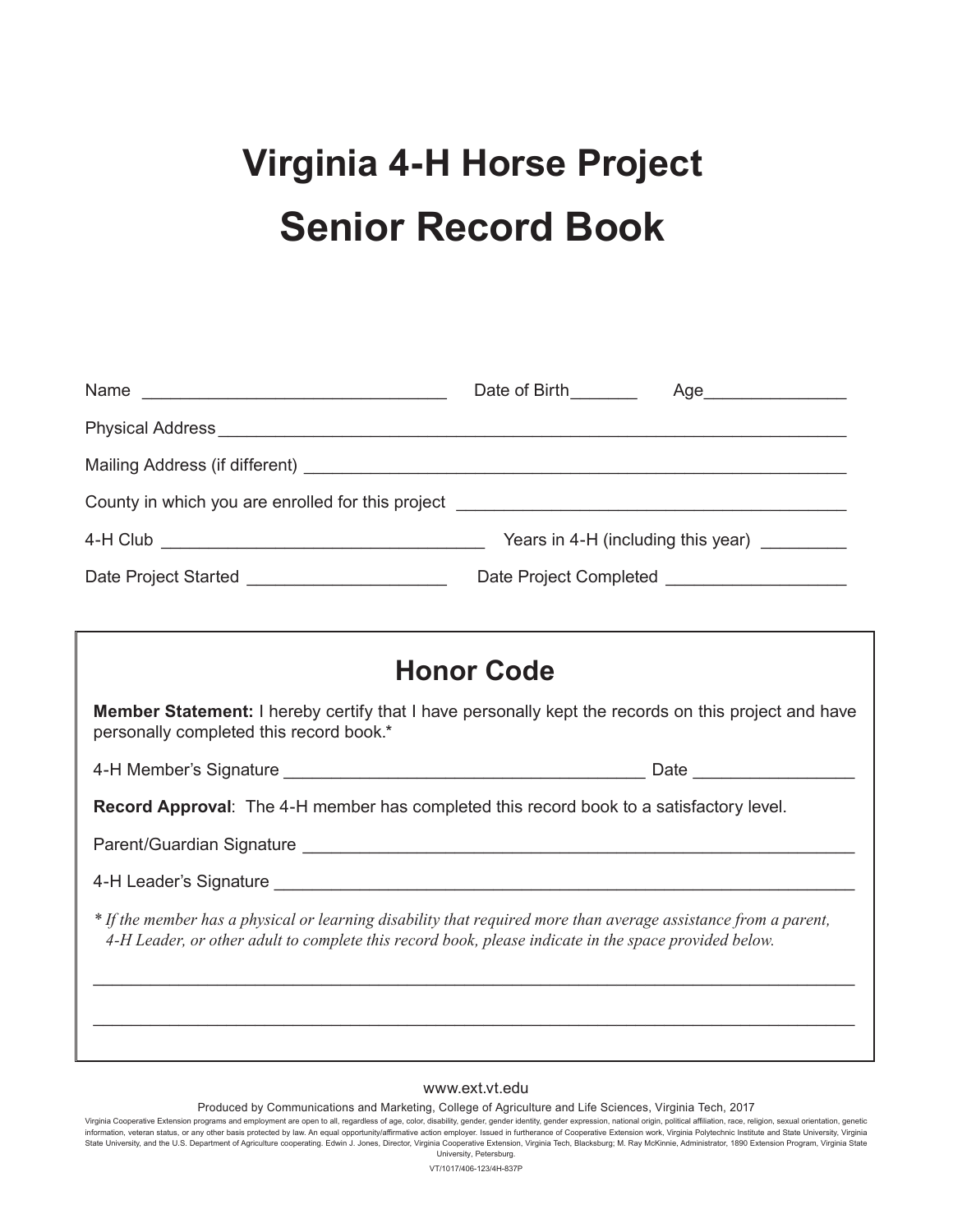### **Instructions for Using this Record Book**

This book is designed to be the place where you keep records on your project. Read through the book carefully and complete all sections. It is important that you do your own work, but ask your 4-H leader, Extension agent, parents, or other 4-H volunteers for help when you do not understand something.

- 1. Obtain the appropriate record book based on the project you selected.
- 2. Read through this book and familiarize yourself with the kinds of records you will need and where information should be recorded. Discuss the book with your parent and/or 4-H leader.
- 3. Complete the essential information when you first start your project, such as the cover page and the project planning pages. Share your goals with your 4-H leader.
- 4. Keep your records up-to-date. Record information as it occurs. Consider setting aside specific times during the project when you will work on your record book and have those pages signed at the start of the 4-H year.
- 5. Write neatly and legibly. Use only one color of ink. This record book is PDF writable and may be completed digitally or hand-written.
- 6. Include at least one photograph of you with your project, but do not include more than two pages of photos. Additional clippings should be displayed in a scrapbook, not this record book.
- 7. Maintain your book in a 3-ring notebook/binder or folder.
- 8. Write a project story that captures what happened during your project. Discuss your goals, your activities, your challenges, and your accomplishments. Project stories must be at least ten sentences; more experienced 4-H members' stories should be considerably longer and more thorough.

*Authors: 4-H Youth Development Agents Kelly Mallory, Kaci Coppedge, Cyndi Estienne, Mary Elizabeth Williams, Jocelyn Dailey, Sam Leech, Cornelia Estep, and Leslie Prillaman; Agriculture and Natural Resources Agent Carrie Swanson; 4-H volunteers Bertha Durbin, Janine Wilson, Lindsey Williamson and Sandra Turner; Extension Animal Science Specialist Mark Wahlberg; Extension Equine Specialist, Celeste Crisman, and Associates, Sandy Arnold and Leona Ransdell; and Extension Dairy Science Specialist Dave Winston.*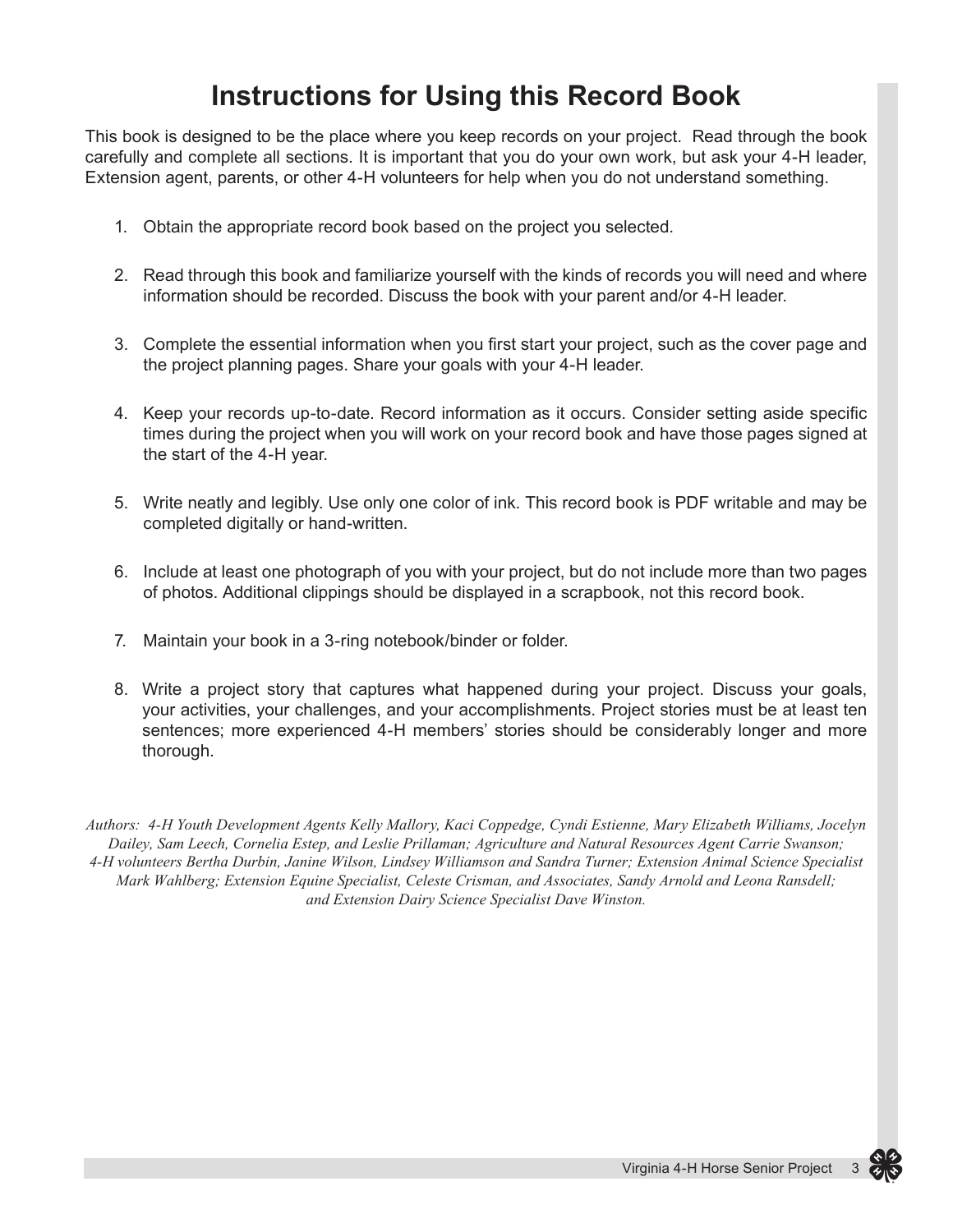### **Project Planning and Goal Setting for the Rider/Handler**

This page should be completed at the start of your project, and you should share it with your 4-H leader.

\_\_\_\_\_\_\_\_\_\_\_\_\_\_\_\_\_\_\_\_\_\_\_\_\_\_\_\_\_\_\_\_\_\_\_\_\_\_\_\_\_\_\_\_\_\_\_\_\_\_\_\_\_\_\_\_\_\_\_\_\_\_\_\_\_\_\_\_\_\_\_\_\_\_\_\_\_\_

\_\_\_\_\_\_\_\_\_\_\_\_\_\_\_\_\_\_\_\_\_\_\_\_\_\_\_\_\_\_\_\_\_\_\_\_\_\_\_\_\_\_\_\_\_\_\_\_\_\_\_\_\_\_\_\_\_\_\_\_\_\_\_\_\_\_\_\_\_\_\_\_\_\_\_\_\_\_

\_\_\_\_\_\_\_\_\_\_\_\_\_\_\_\_\_\_\_\_\_\_\_\_\_\_\_\_\_\_\_\_\_\_\_\_\_\_\_\_\_\_\_\_\_\_\_\_\_\_\_\_\_\_\_\_\_\_\_\_\_\_\_\_\_\_\_\_\_\_\_\_\_\_\_\_\_\_

\_\_\_\_\_\_\_\_\_\_\_\_\_\_\_\_\_\_\_\_\_\_\_\_\_\_\_\_\_\_\_\_\_\_\_\_\_\_\_\_\_\_\_\_\_\_\_\_\_\_\_\_\_\_\_\_\_\_\_\_\_\_\_\_\_\_\_\_\_\_\_\_\_\_\_\_\_\_

\_\_\_\_\_\_\_\_\_\_\_\_\_\_\_\_\_\_\_\_\_\_\_\_\_\_\_\_\_\_\_\_\_\_\_\_\_\_\_\_\_\_\_\_\_\_\_\_\_\_\_\_\_\_\_\_\_\_\_\_\_\_\_\_\_\_\_\_\_\_\_\_\_\_\_\_\_\_

\_\_\_\_\_\_\_\_\_\_\_\_\_\_\_\_\_\_\_\_\_\_\_\_\_\_\_\_\_\_\_\_\_\_\_\_\_\_\_\_\_\_\_\_\_\_\_\_\_\_\_\_\_\_\_\_\_\_\_\_\_\_\_\_\_\_\_\_\_\_\_\_\_\_\_\_\_\_

\_\_\_\_\_\_\_\_\_\_\_\_\_\_\_\_\_\_\_\_\_\_\_\_\_\_\_\_\_\_\_\_\_\_\_\_\_\_\_\_\_\_\_\_\_\_\_\_\_\_\_\_\_\_\_\_\_\_\_\_\_\_\_\_\_\_\_\_\_\_\_\_\_\_\_\_\_\_

\_\_\_\_\_\_\_\_\_\_\_\_\_\_\_\_\_\_\_\_\_\_\_\_\_\_\_\_\_\_\_\_\_\_\_\_\_\_\_\_\_\_\_\_\_\_\_\_\_\_\_\_\_\_\_\_\_\_\_\_\_\_\_\_\_\_\_\_\_\_\_\_\_\_\_\_\_\_

\_\_\_\_\_\_\_\_\_\_\_\_\_\_\_\_\_\_\_\_\_\_\_\_\_\_\_\_\_\_\_\_\_\_\_\_\_\_\_\_\_\_\_\_\_\_\_\_\_\_\_\_\_\_\_\_\_\_\_\_\_\_\_\_\_\_\_\_\_\_\_\_\_\_\_\_\_\_

#### **Set at least three goals for yourself to accomplish this year with your project animal.**

1. What do you want to learn and accomplish?

2. What new activities do you want to try?

- 3. What plan of action will you take to reach these goals stated above?
- Virginia 4-H Horse Senior Project 4. Will you be earning income or barter work to directly offset expenses for your project? If so, identify how. \_\_\_\_\_\_\_\_\_\_\_\_\_\_\_\_\_\_\_\_\_\_\_\_\_\_\_\_\_\_\_\_\_\_\_\_\_\_\_\_\_\_\_\_\_\_\_\_\_\_\_\_\_\_\_\_\_\_\_\_\_\_\_\_\_\_\_\_\_\_\_\_\_\_\_\_\_\_ \_\_\_\_\_\_\_\_\_\_\_\_\_\_\_\_\_\_\_\_\_\_\_\_\_\_\_\_\_\_\_\_\_\_\_\_\_\_\_\_\_\_\_\_\_\_\_\_\_\_\_\_\_\_\_\_\_\_\_\_\_\_\_\_\_\_\_\_\_\_\_\_\_\_\_\_\_\_ \_\_\_\_\_\_\_\_\_\_\_\_\_\_\_\_\_\_\_\_\_\_\_\_\_\_\_\_\_\_\_\_\_\_\_\_\_\_\_\_\_\_\_\_\_\_\_\_\_\_\_\_\_\_\_\_\_\_\_\_\_\_\_\_\_\_\_\_\_\_\_\_\_\_\_\_\_\_ Please tell us about your project (check all that apply)  $\Box$  $\Box$  $\Box$  $\Box$  $\Box$ I own my project I borrow my project I lease my project I board my project I stable my project at home Project Name(s) ––––––––––––––––––––––––––––––––––––––––––––––––––––– ––––––––––––––––––––––––––––––––––––––––––––––––––––– ––––––––––––––––––––––––––––––––––––––––––––––––––––– –––––––––––––––––––––––––––––––––––––––––––––––––––––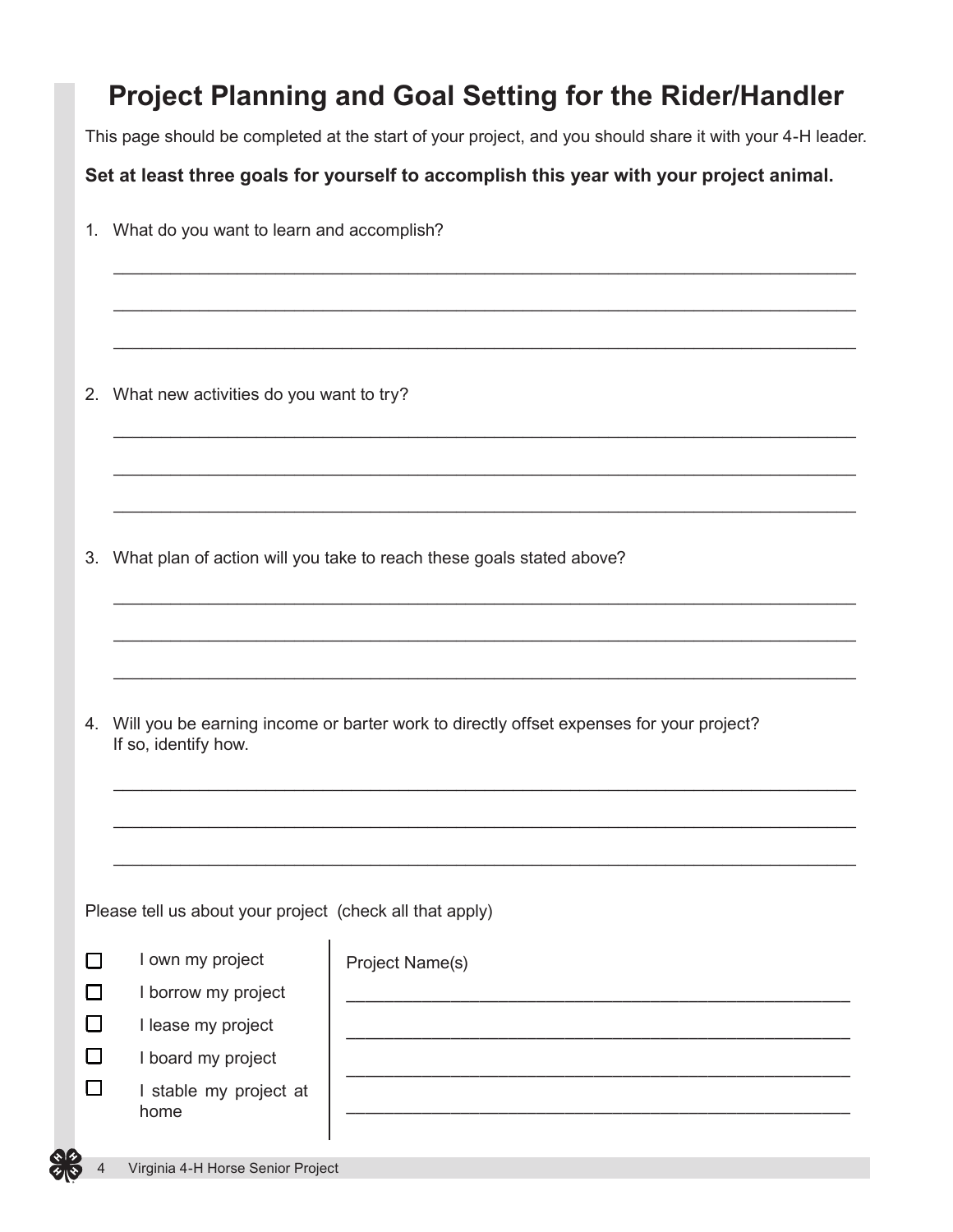### **Project Planning and Goal Setting for the Animal**

- 1. What factors helped you to select your project and why (purpose, breed, age, cost, location of animal, etc.)?
- 2. Where will the project be stabled? If boarding your project, name location and factors which helped you select the facility.

\_\_\_\_\_\_\_\_\_\_\_\_\_\_\_\_\_\_\_\_\_\_\_\_\_\_\_\_\_\_\_\_\_\_\_\_\_\_\_\_\_\_\_\_\_\_\_\_\_\_\_\_\_\_\_\_\_\_\_\_\_\_\_\_\_\_\_\_\_\_\_\_\_\_\_\_\_

\_\_\_\_\_\_\_\_\_\_\_\_\_\_\_\_\_\_\_\_\_\_\_\_\_\_\_\_\_\_\_\_\_\_\_\_\_\_\_\_\_\_\_\_\_\_\_\_\_\_\_\_\_\_\_\_\_\_\_\_\_\_\_\_\_\_\_\_\_\_\_\_\_\_\_\_\_

\_\_\_\_\_\_\_\_\_\_\_\_\_\_\_\_\_\_\_\_\_\_\_\_\_\_\_\_\_\_\_\_\_\_\_\_\_\_\_\_\_\_\_\_\_\_\_\_\_\_\_\_\_\_\_\_\_\_\_\_\_\_\_\_\_\_\_\_\_\_\_\_\_\_\_\_\_

\_\_\_\_\_\_\_\_\_\_\_\_\_\_\_\_\_\_\_\_\_\_\_\_\_\_\_\_\_\_\_\_\_\_\_\_\_\_\_\_\_\_\_\_\_\_\_\_\_\_\_\_\_\_\_\_\_\_\_\_\_\_\_\_\_\_\_\_\_\_\_\_\_\_\_\_\_

\_\_\_\_\_\_\_\_\_\_\_\_\_\_\_\_\_\_\_\_\_\_\_\_\_\_\_\_\_\_\_\_\_\_\_\_\_\_\_\_\_\_\_\_\_\_\_\_\_\_\_\_\_\_\_\_\_\_\_\_\_\_\_\_\_\_\_\_\_\_\_\_\_\_\_\_

\_\_\_\_\_\_\_\_\_\_\_\_\_\_\_\_\_\_\_\_\_\_\_\_\_\_\_\_\_\_\_\_\_\_\_\_\_\_\_\_\_\_\_\_\_\_\_\_\_\_\_\_\_\_\_\_\_\_\_\_\_\_\_\_\_\_\_\_\_\_\_\_\_\_\_\_

- 3. Describe a plan for your horse's activities (training, conditioning, schooling, showing, pleasure, trail riding, etc):
- 4. Identify any potential facility or land improvements (barn, fencing, pasture management, watering systems, etc.) if this affects your project.

\_\_\_\_\_\_\_\_\_\_\_\_\_\_\_\_\_\_\_\_\_\_\_\_\_\_\_\_\_\_\_\_\_\_\_\_\_\_\_\_\_\_\_\_\_\_\_\_\_\_\_\_\_\_\_\_\_\_\_\_\_\_\_\_\_\_\_\_\_\_\_\_\_\_\_\_\_

\_\_\_\_\_\_\_\_\_\_\_\_\_\_\_\_\_\_\_\_\_\_\_\_\_\_\_\_\_\_\_\_\_\_\_\_\_\_\_\_\_\_\_\_\_\_\_\_\_\_\_\_\_\_\_\_\_\_\_\_\_\_\_\_\_\_\_\_\_\_\_\_\_\_\_\_\_

5. **Budget Projection.** Anticipate your potential expenses and income.

|                                                                                                                                                                | <b>Estimated Expenses</b> | <b>Estimated Income</b> |
|----------------------------------------------------------------------------------------------------------------------------------------------------------------|---------------------------|-------------------------|
| Project Animal (if purchasing or selling this year)                                                                                                            | \$                        | \$                      |
| Tack, Equipment, Supplies                                                                                                                                      | \$                        | \$                      |
| Feed (hay production)                                                                                                                                          | \$                        | \$                      |
| Health Care (vet, farrier, etc.)                                                                                                                               | \$                        |                         |
| Other (lessons, training, leasing,<br>boarding, fees, etc. List your income<br>or barter value only if it will be used to<br>offset expenses of this project.) | \$                        | \$                      |
| Shows (entries, travel, etc.)                                                                                                                                  | \$                        | \$                      |
| <b>Totals</b>                                                                                                                                                  | \$                        | S                       |

After completing page 4 and 5, show this to your 4-H leader for their signature at the start of the 4-H year.

Leader's Signature: \_\_\_\_\_\_\_\_\_\_\_\_\_\_\_\_\_\_\_\_\_\_\_\_\_\_\_\_\_\_\_\_\_\_\_\_\_ Date: \_\_\_\_\_\_\_\_\_\_\_\_\_\_\_\_\_\_\_

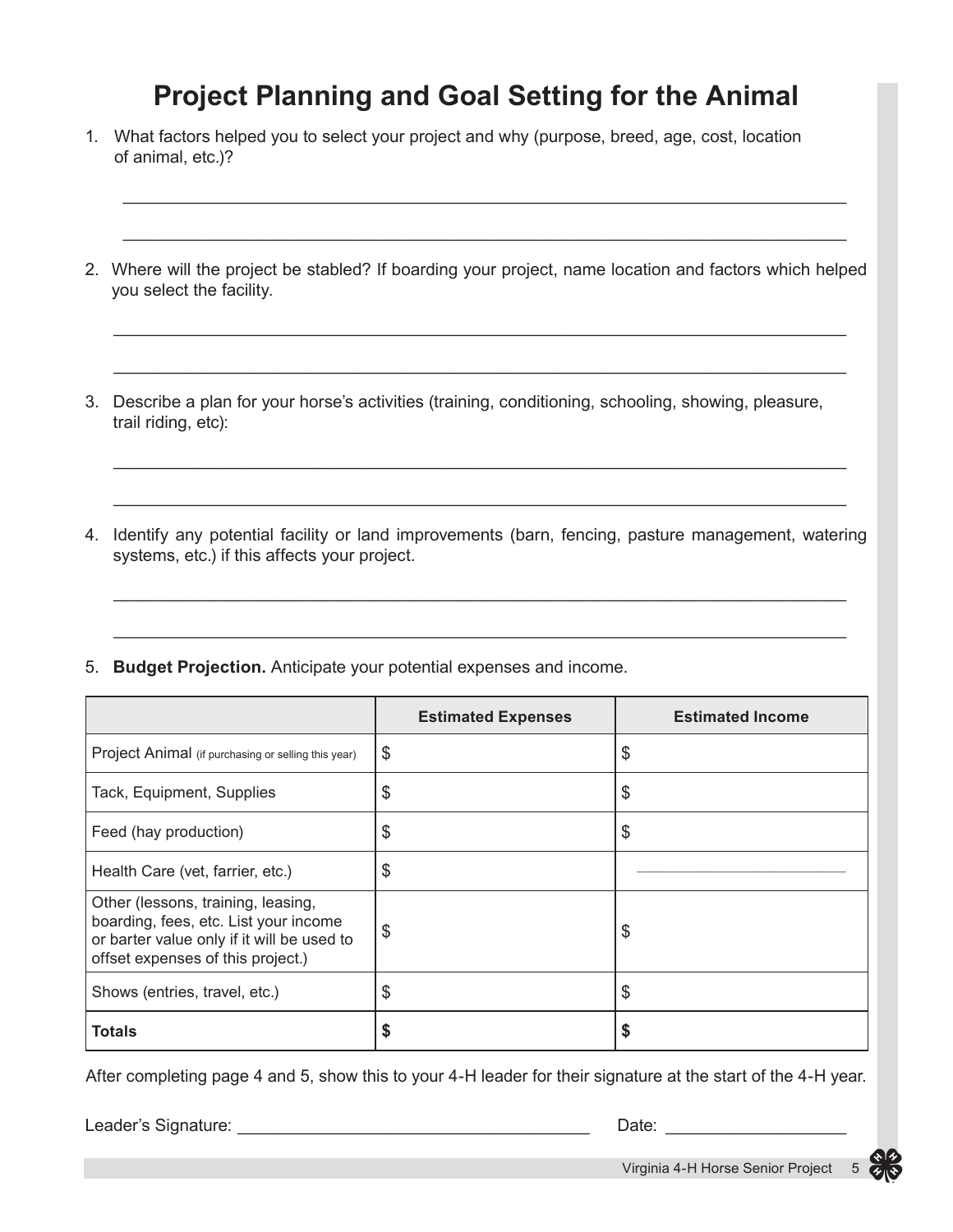|               |                                                                                          | <b>Project Identification</b>                    |  |     |                  | <b>Date Obtained</b>      |       |  |
|---------------|------------------------------------------------------------------------------------------|--------------------------------------------------|--|-----|------------------|---------------------------|-------|--|
| Name of Horse | Description<br>(breed, color, registration number, sire and dam,<br>brand, tattoo, etc.) | Coggins Accession Number   Height   Weight   Age |  | Sex | Foaled<br>(Born) | Purchase or<br>Lease Date | Value |  |
|               |                                                                                          |                                                  |  |     |                  |                           |       |  |
|               |                                                                                          |                                                  |  |     |                  |                           |       |  |
|               |                                                                                          |                                                  |  |     |                  |                           |       |  |
|               |                                                                                          |                                                  |  |     |                  |                           |       |  |
|               |                                                                                          |                                                  |  |     |                  |                           |       |  |
|               |                                                                                          |                                                  |  |     |                  |                           |       |  |
|               |                                                                                          |                                                  |  |     |                  |                           |       |  |
|               |                                                                                          |                                                  |  |     |                  |                           |       |  |
|               |                                                                                          |                                                  |  |     |                  |                           |       |  |
|               |                                                                                          |                                                  |  |     |                  |                           |       |  |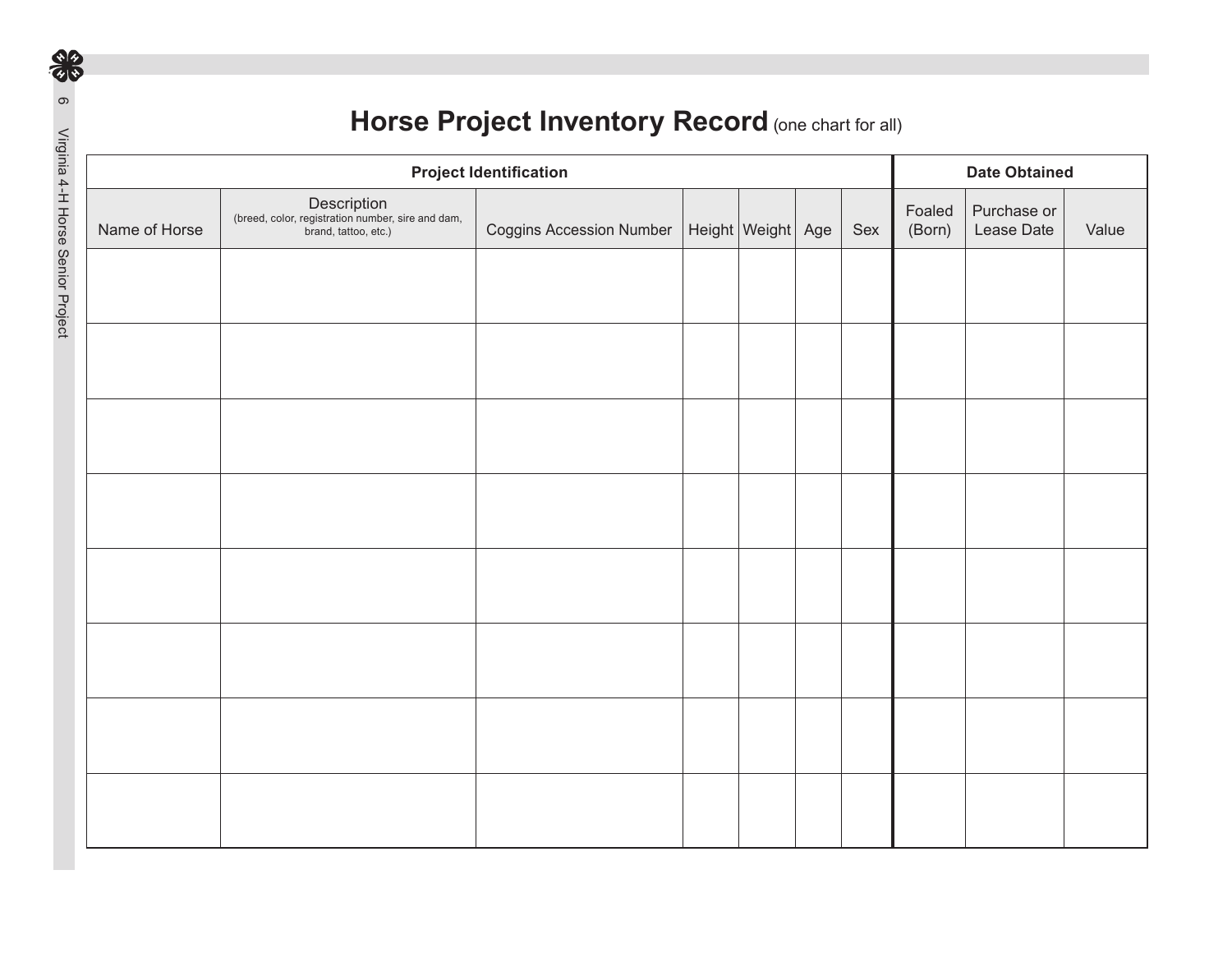#### **Animal Care and Management** (one chart for all projects)

An animal project requires regular care and management. List the things necessary to take care of your project. Identify if certain tasks are carried out by anyone if other than you (ex: stable/farm managers, horse trainer, vet, farrier, etc).

Include the following:

- Feeding and watering practices
- Grooming (clipping, trimming, hoof care, etc.)
- Health practices and medicines
- General management (cleaning living area and feed pans, tack, halter breaking, training, etc.)

| Daily - Things done every day                                     |  |  |  |
|-------------------------------------------------------------------|--|--|--|
|                                                                   |  |  |  |
|                                                                   |  |  |  |
|                                                                   |  |  |  |
|                                                                   |  |  |  |
|                                                                   |  |  |  |
|                                                                   |  |  |  |
| Weekly - Things done once a week                                  |  |  |  |
|                                                                   |  |  |  |
|                                                                   |  |  |  |
|                                                                   |  |  |  |
|                                                                   |  |  |  |
|                                                                   |  |  |  |
|                                                                   |  |  |  |
| Monthly - Things done once a month                                |  |  |  |
|                                                                   |  |  |  |
|                                                                   |  |  |  |
|                                                                   |  |  |  |
|                                                                   |  |  |  |
|                                                                   |  |  |  |
| Yearly - Things done one time or occasionally throughout the year |  |  |  |
|                                                                   |  |  |  |
|                                                                   |  |  |  |
|                                                                   |  |  |  |
|                                                                   |  |  |  |
|                                                                   |  |  |  |
|                                                                   |  |  |  |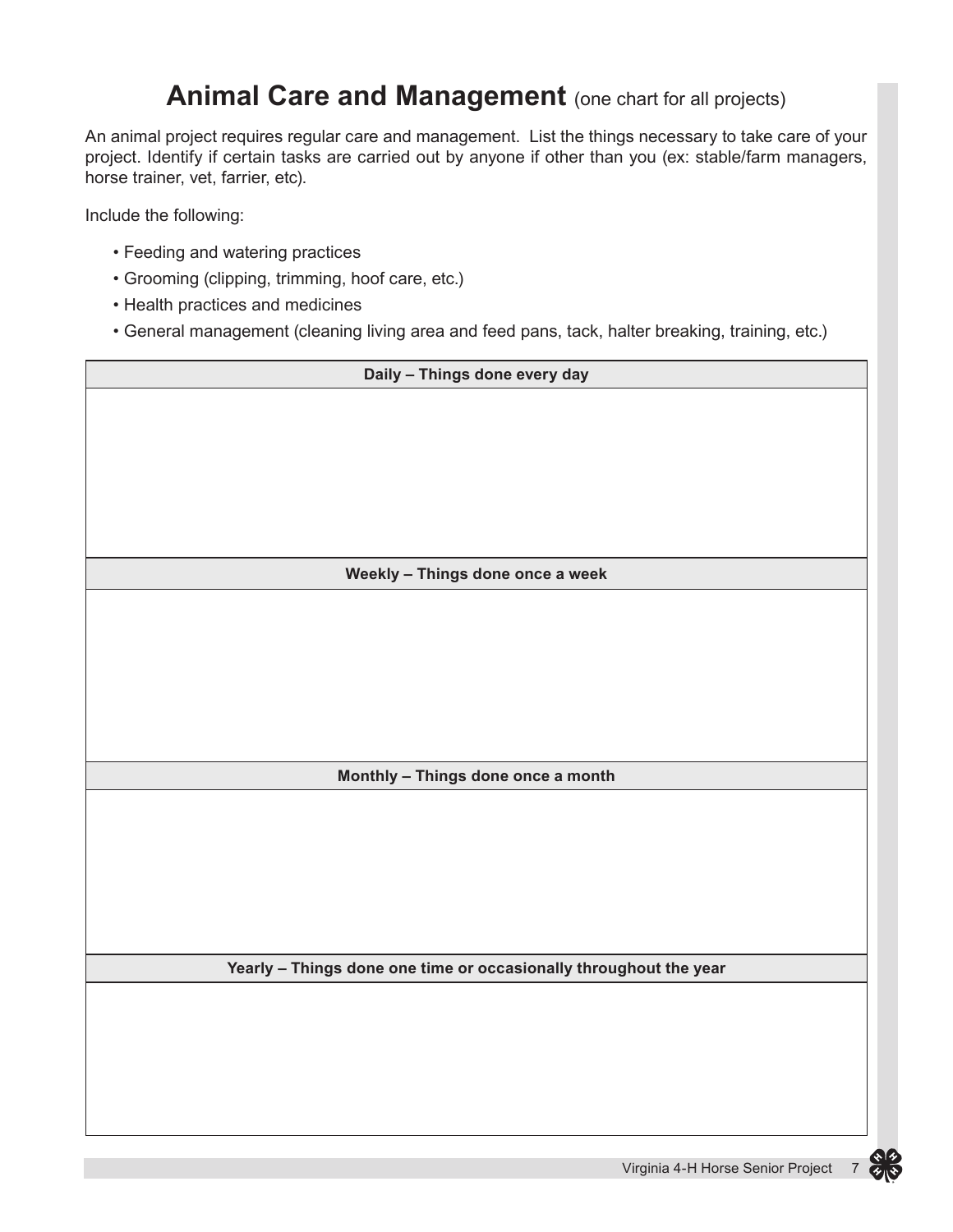### **Tack, Equipment, and Supply Inventory** (one chart for all)

#### **For purchased items and already owned inventory on hand.**

List equipment, tack and supplies already on hand at the beginning of the year and add new items as they are purchased. If equipment is shared between 4-H members, divide the cost between members (example: 1 set of clippers shared between 3 members \$250/3 = \$83.00 each).

**Original Value/Purchase Price**: Only list expenses from the current 4-H year.

**Asset Value**: Assets represent items that can be converted into cash. Wear and tear occurs on equipment used year to year therefore, items will depreciate. Consider this when putting a dollar value on each asset.

| <b>Number and Kind</b>  | <b>Already Owned<br/>or Purchased</b> | <b>Original Value/<br/>Purchase Price</b> | <b>Asset Value</b>          |
|-------------------------|---------------------------------------|-------------------------------------------|-----------------------------|
| Ex: 3 used rope halters | owned                                 |                                           | \$9.00                      |
| Ex: new saddle          | purchased                             | \$800.00                                  | \$700.00                    |
| Ex: fly spray           | purchased                             | \$15.00                                   | \$0.00                      |
|                         |                                       |                                           |                             |
|                         |                                       |                                           |                             |
|                         |                                       |                                           |                             |
|                         |                                       |                                           |                             |
|                         |                                       |                                           |                             |
|                         |                                       |                                           |                             |
|                         |                                       |                                           |                             |
|                         |                                       |                                           |                             |
|                         |                                       |                                           |                             |
|                         |                                       |                                           |                             |
|                         |                                       |                                           |                             |
|                         |                                       |                                           |                             |
|                         |                                       |                                           |                             |
|                         |                                       |                                           |                             |
|                         |                                       |                                           |                             |
|                         |                                       |                                           |                             |
|                         |                                       |                                           |                             |
|                         |                                       |                                           |                             |
|                         |                                       |                                           |                             |
|                         |                                       |                                           |                             |
|                         |                                       |                                           |                             |
|                         |                                       |                                           |                             |
|                         |                                       |                                           |                             |
|                         |                                       |                                           |                             |
|                         |                                       |                                           |                             |
|                         |                                       |                                           |                             |
|                         |                                       | \$                                        | \$                          |
|                         |                                       | <b>Actual Total</b><br><b>Expenses</b>    | <b>Total Asset</b><br>Value |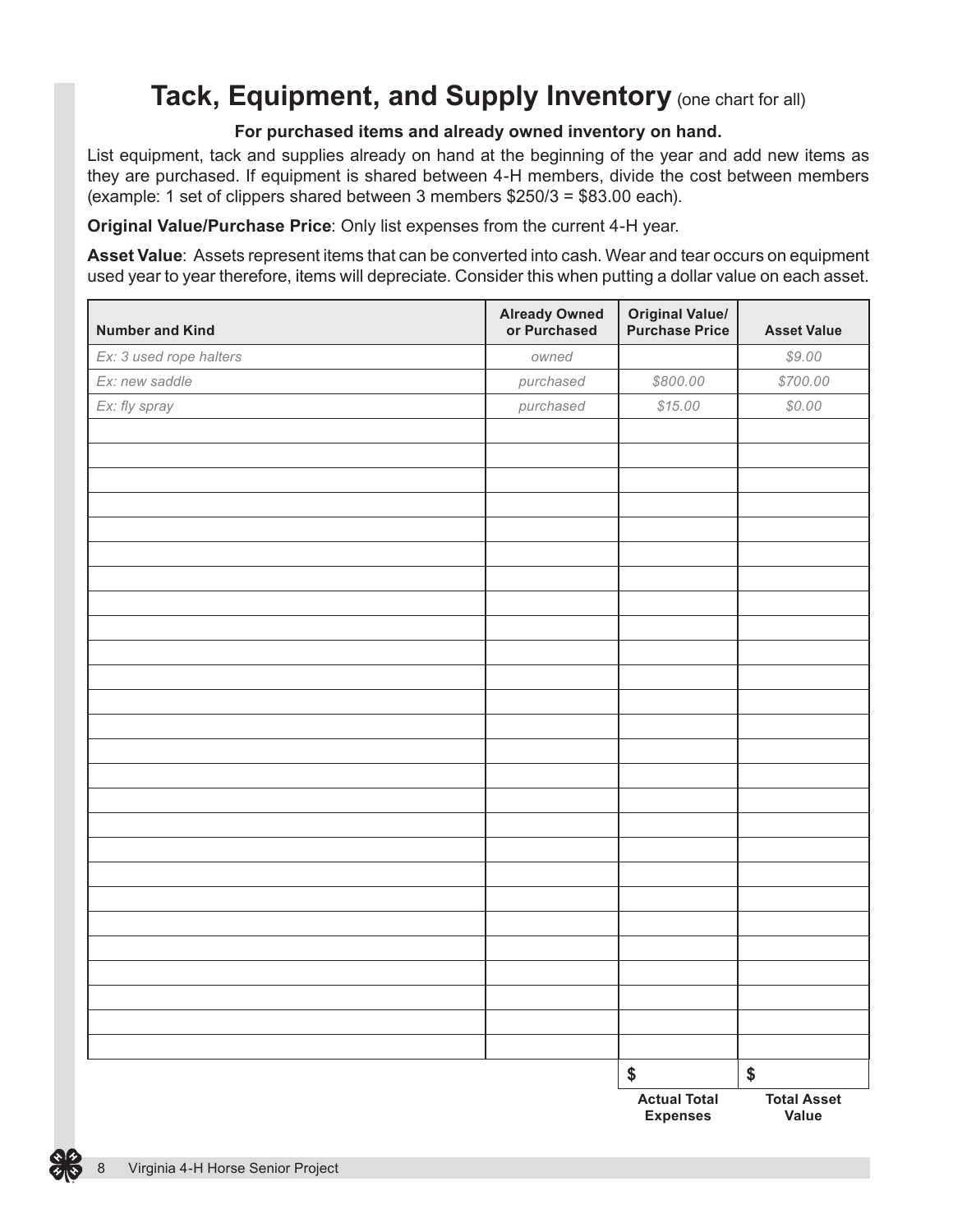### **Riding/Training Record**

This record is intended to help you follow the progress of any riding/ training goals. It can be filled out on a daily or weekly basis depending on the amount of training or riding you do. Add additional pages as necessary.

| <b>Date</b>   | <b>Time</b><br>Worked | Problem                           | Goals                                   | <b>Results</b>       |
|---------------|-----------------------|-----------------------------------|-----------------------------------------|----------------------|
| Ex: 1/2 - 1/9 | 6 hours<br>$/$ week   | Horse travels too<br>fast at lope | Teach horse to go slower<br>at the lope | Horse moving slower. |
|               |                       |                                   |                                         |                      |
|               |                       |                                   |                                         |                      |
|               |                       |                                   |                                         |                      |
|               |                       |                                   |                                         |                      |
|               |                       |                                   |                                         |                      |
|               |                       |                                   |                                         |                      |
|               |                       |                                   |                                         |                      |
|               |                       |                                   |                                         |                      |
|               |                       |                                   |                                         |                      |
|               |                       |                                   |                                         |                      |
|               |                       |                                   |                                         |                      |
|               |                       |                                   |                                         |                      |
|               |                       |                                   |                                         |                      |
|               |                       |                                   |                                         |                      |
|               |                       |                                   |                                         |                      |
|               |                       |                                   |                                         |                      |
|               |                       |                                   |                                         |                      |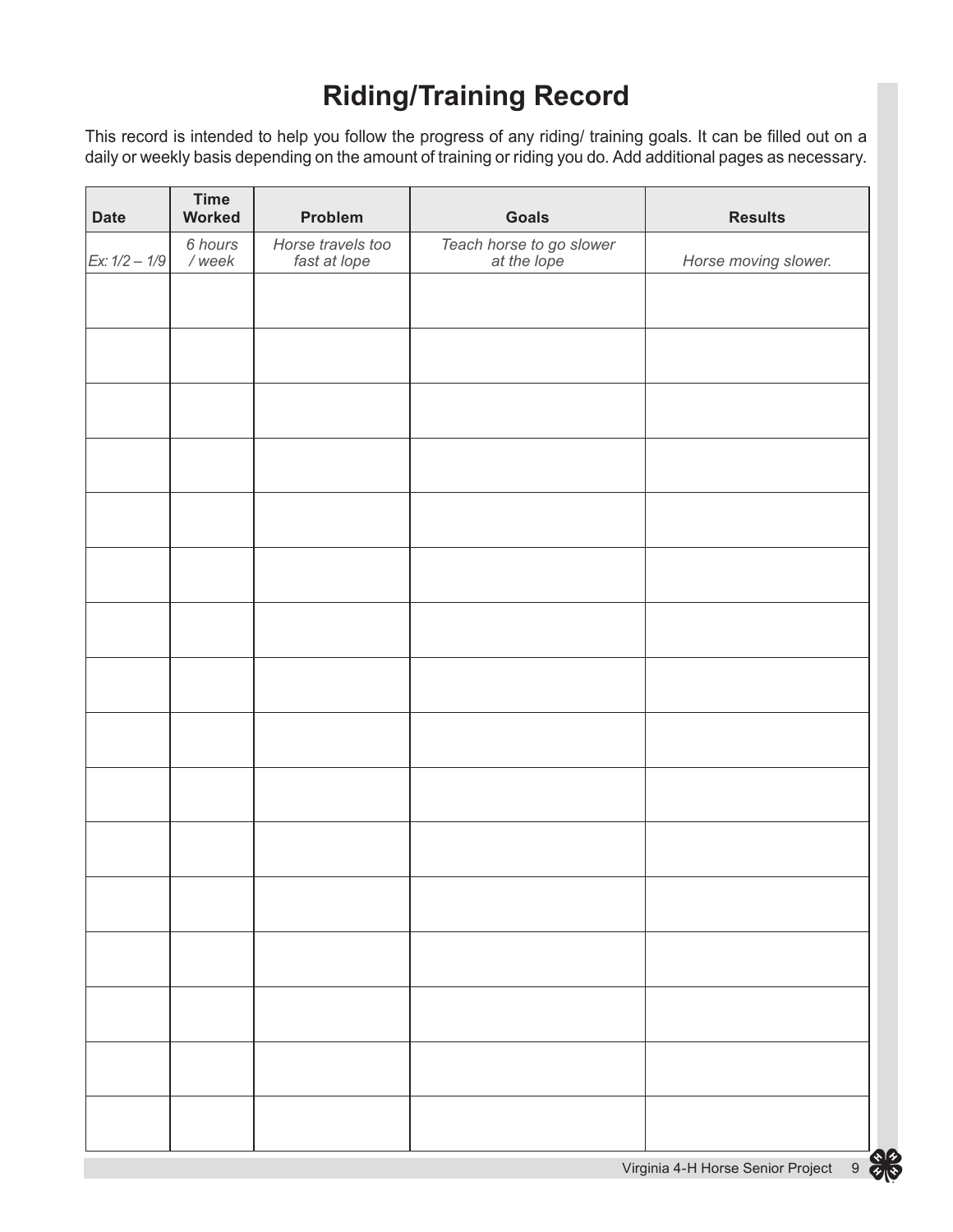| <b>Horse Name</b> | Age | <b>Breed or</b><br><b>Type</b> | *Body<br><b>Condition</b><br><b>Score (1-9)</b> | <b>Status</b><br>(circle one)                                                                     | <b>Work Load</b><br>(circle one)                                                                                   | <b>Production</b><br>Level<br>(circle one)                                   | <b>Suggested Feeding</b><br>Range/Day on<br><b>Feed Tag</b> | <b>Actual</b><br><b>Amount Fed/Day</b>                                                         | Horses's<br>Weight | Percentage<br>of Body<br><b>Weight Fed</b> |
|-------------------|-----|--------------------------------|-------------------------------------------------|---------------------------------------------------------------------------------------------------|--------------------------------------------------------------------------------------------------------------------|------------------------------------------------------------------------------|-------------------------------------------------------------|------------------------------------------------------------------------------------------------|--------------------|--------------------------------------------|
|                   |     |                                |                                                 | Easy Keeper<br>(gains weight easily)<br>Average Keeper<br>Hard Keeper<br>(hard to keep weight on) | Maintenance<br>(0-1 hours/day)<br>Light<br>(1-2 hours/day)<br>Medium<br>(2-4 hours/day)<br>Heavy                   | Growing<br>Senior<br>Performance<br>Lactating<br>Maintenance                 | Ibs<br>Forage ________ lbs                                  | Grain _______ lbs<br>Forage ______ lbs<br>Supplements:<br><b>OZ</b>                            |                    | Grain %<br>Forage%                         |
|                   |     |                                |                                                 | Easy Keeper<br>(gains weight easily)                                                              | (+4 hours/day)<br>Maintenance<br>(0-1 hours/day)<br>Light                                                          | /Mature/Idle<br>Growing<br>Senior                                            | lbs<br>Grain                                                | $\Box$ Free choice salt<br>Grain lbs<br>Forage ______ lbs                                      |                    | Grain %                                    |
|                   |     |                                |                                                 | Average Keeper<br><b>Hard Keeper</b><br>(hard to keep weight on)                                  | $(1-2$ hours/day)<br>Medium<br>(2-4 hours/day)<br>Heavy<br>$(+4$ hours/day)                                        | Performance<br>Lactating<br>Maintenance<br>/Mature/Idle                      | $\mathsf{lbs}$<br>Forage ______                             | Supplements:<br>Free choice salt                                                               |                    | Forage%                                    |
|                   |     |                                |                                                 | Easy Keeper<br>(gains weight easily)<br>Average Keeper<br>Hard Keeper<br>(hard to keep weight on) | Maintenance<br>(0-1 hours/day)<br>Light<br>(1-2 hours/day)<br>Medium<br>(2-4 hours/day)<br>Heavy<br>(+4 hours/day) | Growing<br>Senior<br>Performance<br>Lactating<br>Maintenance<br>/Mature/Idle | Grain <u>Landon</u><br>Ibs<br>Forage<br>lbs                 | Grain _______ lbs<br>Forage ______ lbs<br>Supplements:<br><b>OZ</b><br>$\Box$ Free choice salt |                    | Grain %<br>Forage%                         |
|                   |     |                                |                                                 | Easy Keeper<br>(gains weight easily)<br>Average Keeper                                            | Maintenance<br>(0-1 hours/day)<br>Light<br>(1-2 hours/day)                                                         | Growing<br>Senior<br>Performance                                             | Ibs<br>Grain ____                                           | Grain lbs<br>Forage ______ lbs<br>Supplements:                                                 |                    | Grain %                                    |
|                   |     |                                |                                                 | Hard Keeper<br>(hard to keep weight on)                                                           | <b>Medium</b><br>(2-4 hours/day)<br>Heavy<br>(+4 hours/day)                                                        | Lactating<br>Maintenance<br>/Mature/Idle                                     | $\mathsf{lbs}$<br>Forage                                    | $\frac{1}{\sqrt{2}}$ oz<br>Free choice salt                                                    |                    | Forage%                                    |

2. Are you satisfied with your horse's current Body Condition Score? \_\_\_\_\_ If not, what measures will you take to improve your horse's BCS?\_\_\_\_\_\_\_\_\_\_\_

\*See https://www.vetmed.vt.edu/vth/services/equine/docs/BCS\_Chart.pdf for more information on assigning a Body Condition Score for your project.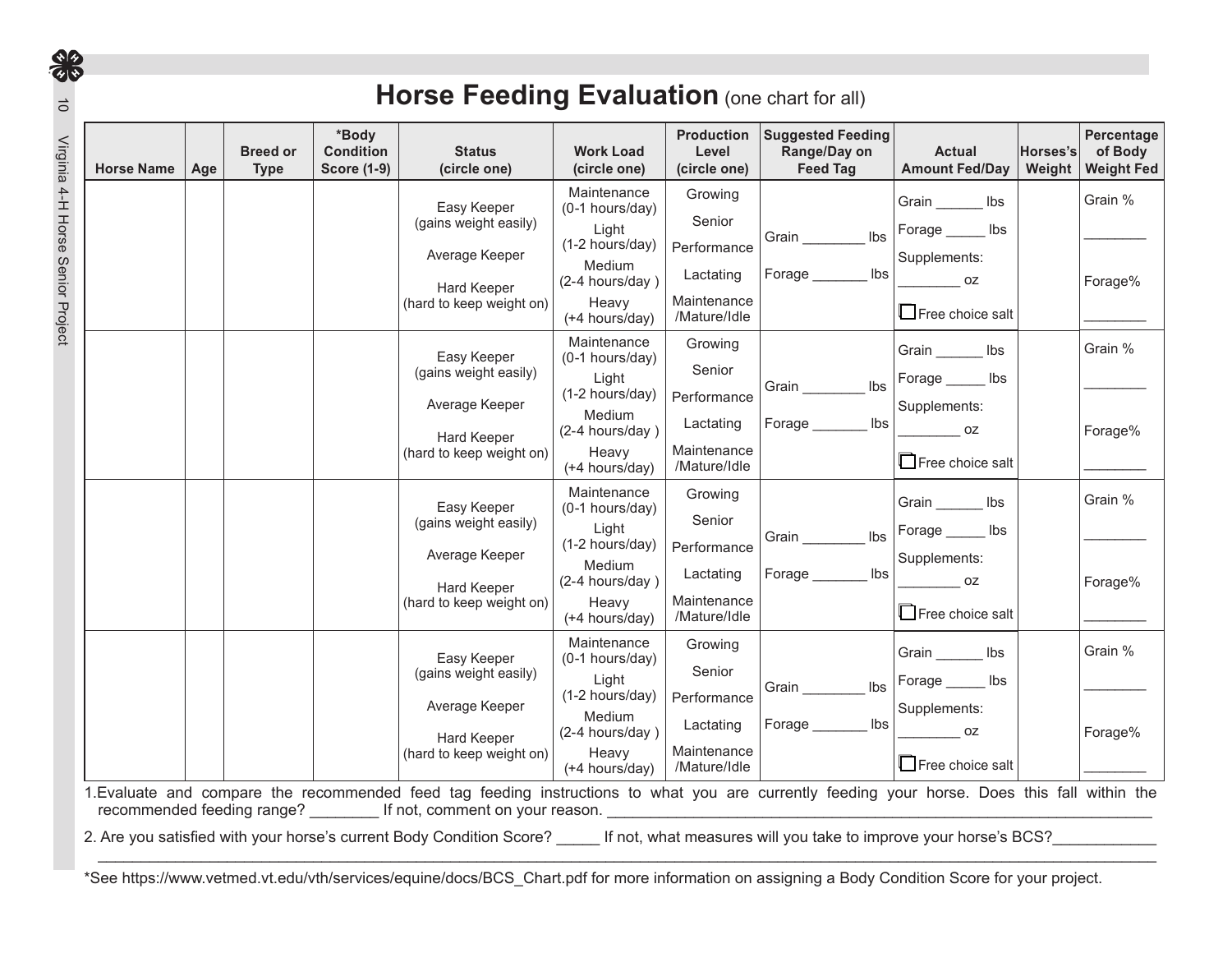### **Pasture Analysis and Expenses**

#### **PASTURE ANALYSIS**

| In your horse's grazing pasture(s):             |                                                                                                                |  |  |  |  |  |  |
|-------------------------------------------------|----------------------------------------------------------------------------------------------------------------|--|--|--|--|--|--|
|                                                 | What type of grass represents the highest volume? ______________________________                               |  |  |  |  |  |  |
| Are these grasses warm or cool season?          |                                                                                                                |  |  |  |  |  |  |
|                                                 | What weeds can be identified throughout the year? _______________________________                              |  |  |  |  |  |  |
|                                                 | Do you spray for weeds? ___________ If so, with what product? ___________________                              |  |  |  |  |  |  |
|                                                 | Will you re-seed this year? ___________ If so, when, how and with what type of seed? ______________            |  |  |  |  |  |  |
|                                                 | To what height do you mow your pasture(s)? __________________                                                  |  |  |  |  |  |  |
|                                                 | If a soil analysis was ordered, answer the following questions:                                                |  |  |  |  |  |  |
|                                                 | Date of analysis: ____________________Date of treatment: ______________________pH level of soil: _____________ |  |  |  |  |  |  |
|                                                 | Summarize the suggested fertilizer and treatment: ______________________________                               |  |  |  |  |  |  |
|                                                 | (You may wish to attach the soil sample analysis to this record)                                               |  |  |  |  |  |  |
| <b>Horse Pasture Management Questions:</b>      |                                                                                                                |  |  |  |  |  |  |
|                                                 | Where your horse is kept, how many horses graze per acre?                                                      |  |  |  |  |  |  |
| Do you practice rotational grazing? ___________ |                                                                                                                |  |  |  |  |  |  |
| Do you have sacrifice lots/paddocks? __________ |                                                                                                                |  |  |  |  |  |  |
|                                                 | How many hours will your horses typically graze per day? Fall: ___ Winter: ___ Spring: ____ Summer: ___        |  |  |  |  |  |  |
|                                                 |                                                                                                                |  |  |  |  |  |  |
|                                                 |                                                                                                                |  |  |  |  |  |  |
|                                                 | Do the horses have shelter in this pasture? _____________ if so, describe: ________________________            |  |  |  |  |  |  |
|                                                 |                                                                                                                |  |  |  |  |  |  |
|                                                 | Would you make improvements to water or fencing? _____ if so, explain: ____________________________            |  |  |  |  |  |  |
|                                                 | Who does the majority of the pasture maintenance (mowing, fertilizing, spraying, etc.) ___________             |  |  |  |  |  |  |

#### **PASTURE MANAGEMENT EXPENSES**

Maintaining a pasture requires fertilizer, lime, seed, mowing (labor and fuel), repairing fence boards, etc. Estimate the cost of providing pasture for your horse(s). Divide the cost by the number of horses using the pasture. If you are boarding, ask the farm manager to help you assess and estimate expenses. See your Extension agent for soil testing kits. List equipment purchases and assets on page 9.

| <b>Item</b>                                                                                       | <b>Description</b>            | Cost      |
|---------------------------------------------------------------------------------------------------|-------------------------------|-----------|
| Products and services: soil test, hay analysis,<br>fertilizer, lime, seed, herbicides, pesticides |                               |           |
| Equipment: farm equipment, repairs, fuel,<br>rentals, fencing, water, gates (new or repair)       |                               |           |
| Labor                                                                                             |                               |           |
|                                                                                                   | <b>TOTAL EXPENSES</b>         | $=$       |
|                                                                                                   | NUMBER OF HORSES ON PASTURE   | ÷         |
|                                                                                                   | <b>COST PER HORSE</b>         | $=$       |
|                                                                                                   | <b>MONTHS PER YEAR</b>        | $\div$ 12 |
|                                                                                                   | <b>MONTHLY COST PER HORSE</b> | $=$       |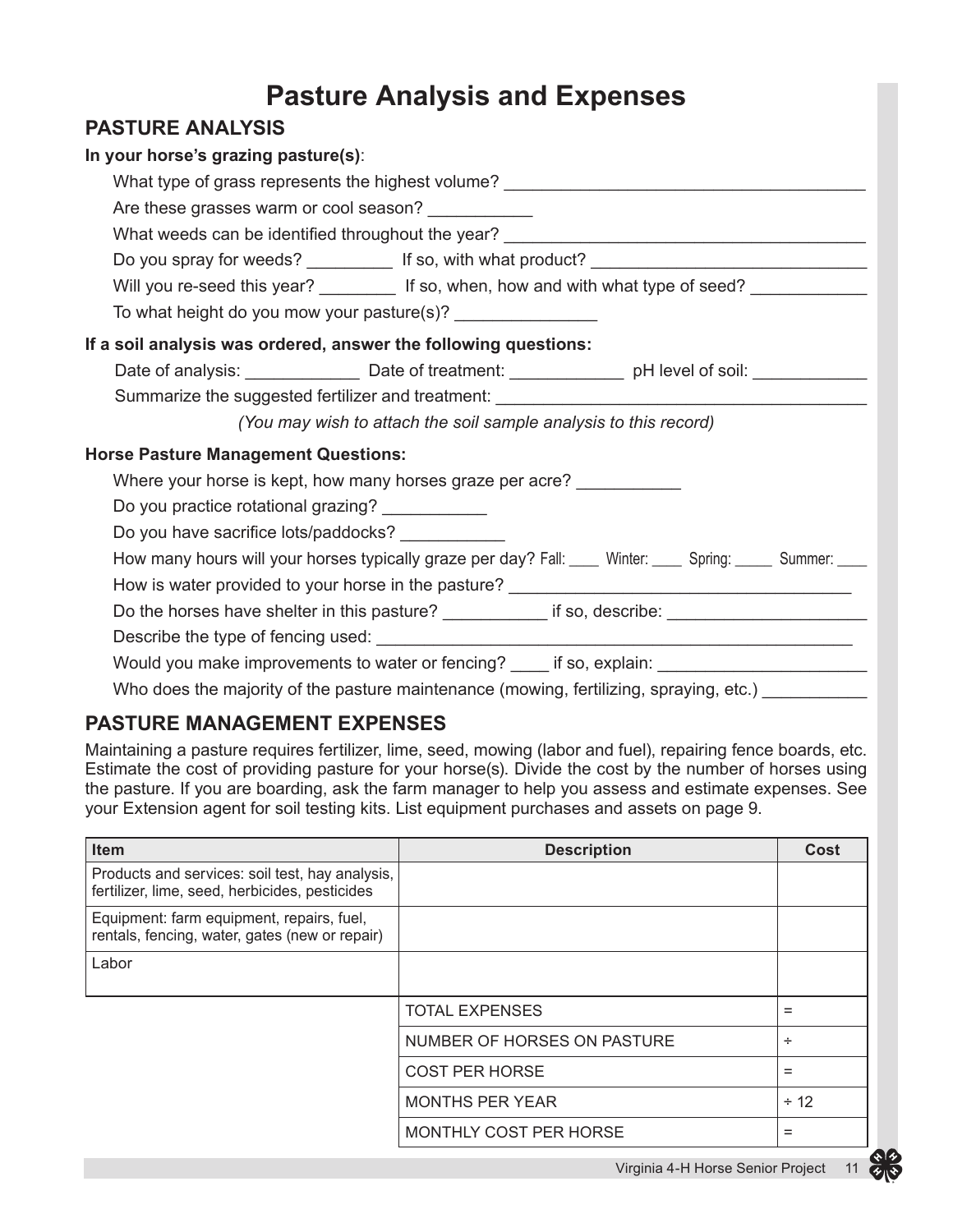### **Hay Analysis**

Next to water, forages should be the majority of your equine's nutrient intake for proper digestion. A visual analysis of your hay is of daily importance; however, a chemical analysis will give you the specific nutrient content for each cutting of hay and will help you to determine a proper balanced ration for an adequate diet.

#### **VISUAL ANALYSIS:**

Give a visual analysis of a cutting of hay that you are currently feeding your horse to answer the following.

\_\_\_\_\_\_\_\_\_\_\_\_\_\_\_\_\_\_\_\_\_\_\_\_\_\_\_\_\_\_\_\_\_\_\_\_\_\_\_\_\_\_\_\_\_\_\_\_\_\_\_\_\_\_\_\_\_\_\_\_\_\_\_\_\_\_\_\_\_\_\_\_\_\_\_\_\_\_\_\_\_\_

Date of visual analysis:

Type of hay (timothy, fescue, mixed, orchard, etc):

Maturity and leafiness (bloom, amount of seedhead shown, and stems vs. leaves):

Color (describe a shade of greens, yellows, or browns):

Odor and condition (describe the smell, dust-free, moisture, temperature):

\_\_\_\_\_\_\_\_\_\_\_\_\_\_\_\_\_\_\_\_\_\_\_\_\_\_\_\_\_\_\_\_\_\_\_\_\_(*DO NOT feed musty, dusty or moldy hay*)

Foreign materials (other plants and weeds – note what is found):

#### **CHEMICAL ANALYSIS:**

You may want to order a hay analysis from one cutting of hay that you are currently feeding to your horse. Take several samples from at least ten bales of one cutting, mix them together and send to a forage lab of your choice in a clean, tightly sealed, quart-sized plastic bag. Extension agents should have a hay probe available in order to obtain a hay core sample.

Type of hay tested: \_\_\_\_\_\_\_\_\_\_\_\_\_\_\_\_\_\_\_\_\_\_\_\_\_\_\_\_\_\_\_\_\_\_\_\_\_\_\_\_\_\_\_\_\_ Date of test: \_\_\_\_\_\_\_\_\_\_\_

| <b>Nutrient Profile</b>       | <b>Percentage Dry Matter</b> |
|-------------------------------|------------------------------|
| <b>Crude Protein</b>          |                              |
| Lysine                        |                              |
| Lignin                        |                              |
| Acid Detergent Fiber (ADF)    |                              |
| Neutral Detergent Fiber (NDF) |                              |
| Digestible Energy (DE)        |                              |
| <b>Water Soluble Carbs</b>    |                              |
| Simple Sugars                 |                              |
| <b>Starch</b>                 |                              |
| Relative Feed Value (RFV)     |                              |

For more information about reading your hay analysis, go to

<http://www.extension.umn.edu/agriculture/horse/nutrition/equine-hay-analysis/>

Forage lab suggested contacts: search online for Cumberland Valley Analytical or EquiAnalytical

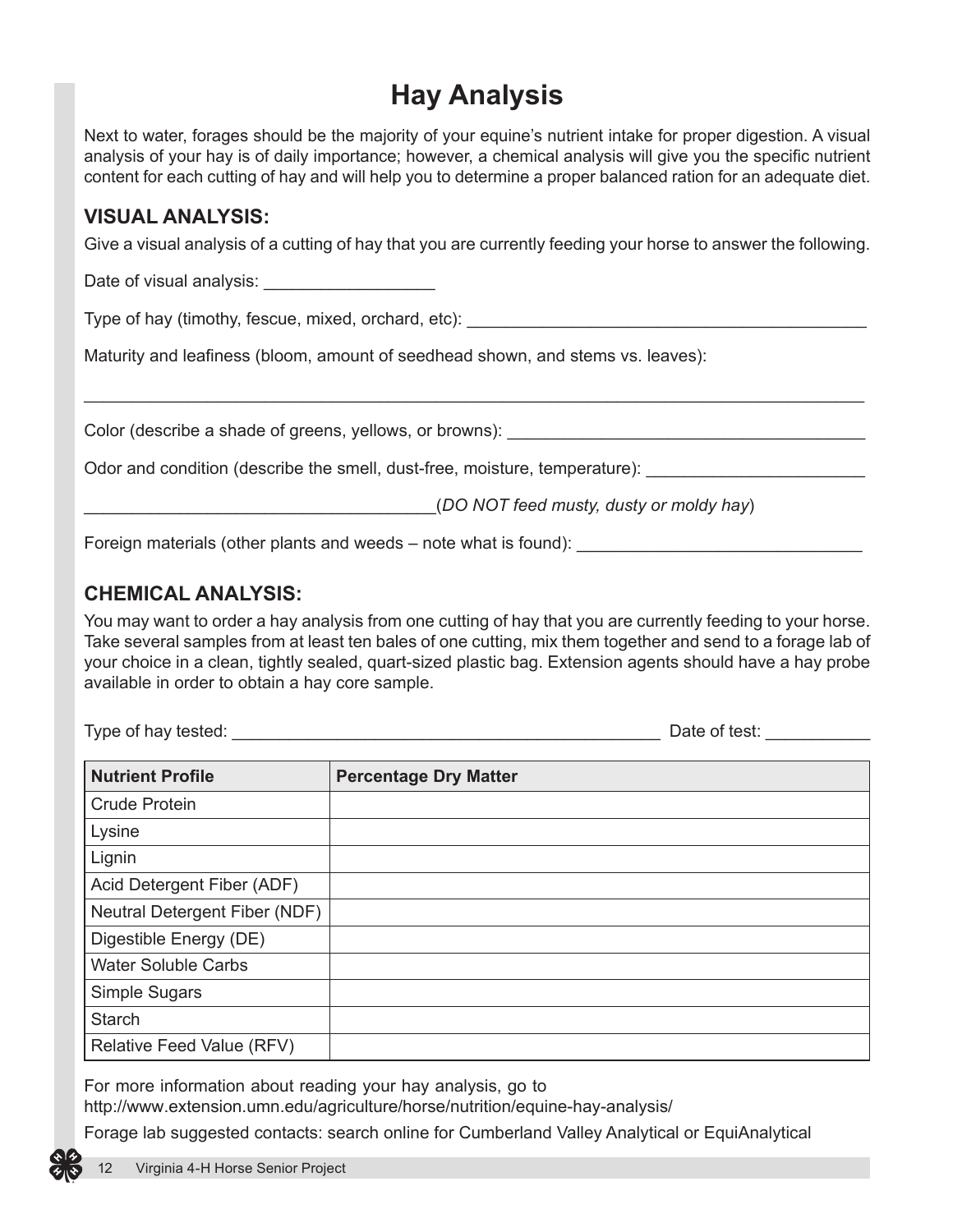### **Feed Tag Information**

| 1. Product name: with the contract of the contract of the contract of the contract of the contract of the contract of the contract of the contract of the contract of the contract of the contract of the contract of the cont |  |  |  |  |  |  |  |  |
|--------------------------------------------------------------------------------------------------------------------------------------------------------------------------------------------------------------------------------|--|--|--|--|--|--|--|--|
| pelleted<br>2. Feed format:<br>textured<br>whole grain                                                                                                                                                                         |  |  |  |  |  |  |  |  |
| 3. Purpose statement: What equine production level is this feed designed for?<br>(Ex. maintenance, performance, etc.)                                                                                                          |  |  |  |  |  |  |  |  |
| 4. Guaranteed analysis: What is the percentage                                                                                                                                                                                 |  |  |  |  |  |  |  |  |
| crude protein? _________ crude fiber? ________ crude fat? _______ NSC (sugar + starch) ______                                                                                                                                  |  |  |  |  |  |  |  |  |
| 5. Ingredients: What are the top three main ingredients in this feed?                                                                                                                                                          |  |  |  |  |  |  |  |  |
| 6. Feeding instructions: What is the feed tag label's recommended feeding instructions for your<br>project?                                                                                                                    |  |  |  |  |  |  |  |  |

**Please attach the feed tag label here or insert a page if label does not fit in the space provided. If a customized mix is used, please describe the mix.**

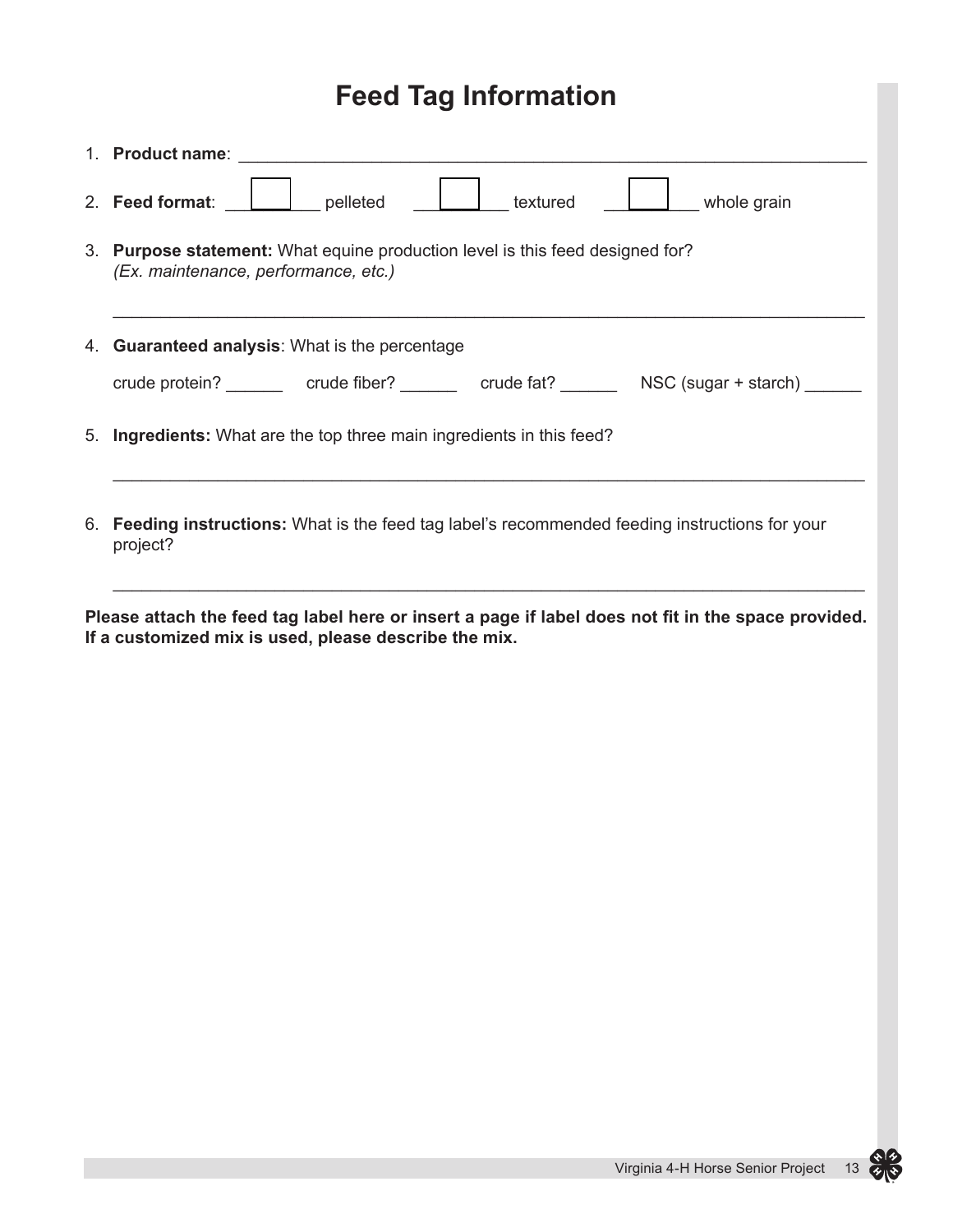#### **Calculate Monthly Cost of Feeds**

Use this as a worksheet to calculate the monthly cost for grain, hay, and supplements. Carry these costs forward to the following page to calculate the annual cost of feeding your animal. Keep in mind, these amounts could vary with grazing seasons and equine nutritional needs (workload, condition, etc.) therefore, use copies of this worksheet to recalculate totals as changes occur.

#### **Grain**

|                    | Cost of a bag of grain: $\frac{2}{3}$ $\frac{1}{2}$ $\frac{1}{2}$ $\frac{1}{2}$ lbs in the bag = $\frac{2}{3}$ $\frac{1}{2}$ per lb                                                                                                                                                                                                                                                                                    |                                                                                                                              |
|--------------------|------------------------------------------------------------------------------------------------------------------------------------------------------------------------------------------------------------------------------------------------------------------------------------------------------------------------------------------------------------------------------------------------------------------------|------------------------------------------------------------------------------------------------------------------------------|
|                    | Amount fed: $\frac{1}{\sqrt{1-\frac{1}{\sqrt{1-\frac{1}{\sqrt{1-\frac{1}{\sqrt{1-\frac{1}{\sqrt{1-\frac{1}{\sqrt{1-\frac{1}{\sqrt{1-\frac{1}{\sqrt{1-\frac{1}{\sqrt{1-\frac{1}{\sqrt{1-\frac{1}{\sqrt{1-\frac{1}{\sqrt{1-\frac{1}{\sqrt{1-\frac{1}{\sqrt{1-\frac{1}{\sqrt{1-\frac{1}{\sqrt{1-\frac{1}{\sqrt{1-\frac{1}{\sqrt{1-\frac{1}{\sqrt{1-\frac{1}{\sqrt{1-\frac{1}{\sqrt{1-\frac{1}{\sqrt{1-\frac{1}{\sqrt{1-\$ |                                                                                                                              |
|                    |                                                                                                                                                                                                                                                                                                                                                                                                                        | (Cost per lb of grain) (Total amount fed) (Monthly Cost of grain)                                                            |
| <b>Hay</b>         |                                                                                                                                                                                                                                                                                                                                                                                                                        |                                                                                                                              |
|                    | Cost of a bale of hay: $\frac{2}{3}$ $\frac{2}{3}$ $\frac{2}{3}$ $\frac{2}{3}$ lbs per bale = \$ ________ per lb                                                                                                                                                                                                                                                                                                       |                                                                                                                              |
|                    | Amount fed: $\frac{1}{\sqrt{1-\frac{1}{\sqrt{1-\frac{1}{\sqrt{1-\frac{1}{\sqrt{1-\frac{1}{\sqrt{1-\frac{1}{\sqrt{1-\frac{1}{\sqrt{1-\frac{1}{\sqrt{1-\frac{1}{\sqrt{1-\frac{1}{\sqrt{1-\frac{1}{\sqrt{1-\frac{1}{\sqrt{1-\frac{1}{\sqrt{1-\frac{1}{\sqrt{1-\frac{1}{\sqrt{1-\frac{1}{\sqrt{1-\frac{1}{\sqrt{1-\frac{1}{\sqrt{1-\frac{1}{\sqrt{1-\frac{1}{\sqrt{1-\frac{1}{\sqrt{1-\frac{1}{\sqrt{1-\frac{1}{\sqrt{1-\$ |                                                                                                                              |
|                    |                                                                                                                                                                                                                                                                                                                                                                                                                        | (Cost per lb of hay) (Total amount fed) (Monthly cost of hay)                                                                |
| <b>Supplements</b> |                                                                                                                                                                                                                                                                                                                                                                                                                        |                                                                                                                              |
|                    |                                                                                                                                                                                                                                                                                                                                                                                                                        | Cost of the jar of supplements: $\frac{2}{3}$ $\frac{2}{3}$ $\frac{2}{3}$ $\frac{2}{3}$ oz in container = \$ ________ per oz |
|                    | Amount fed: ________________ oz per day $X$ ____________ days (in month) = __________________ oz                                                                                                                                                                                                                                                                                                                       |                                                                                                                              |
|                    |                                                                                                                                                                                                                                                                                                                                                                                                                        | (Cost per oz) (Total amount fed) (Monthly cost of Supplement)                                                                |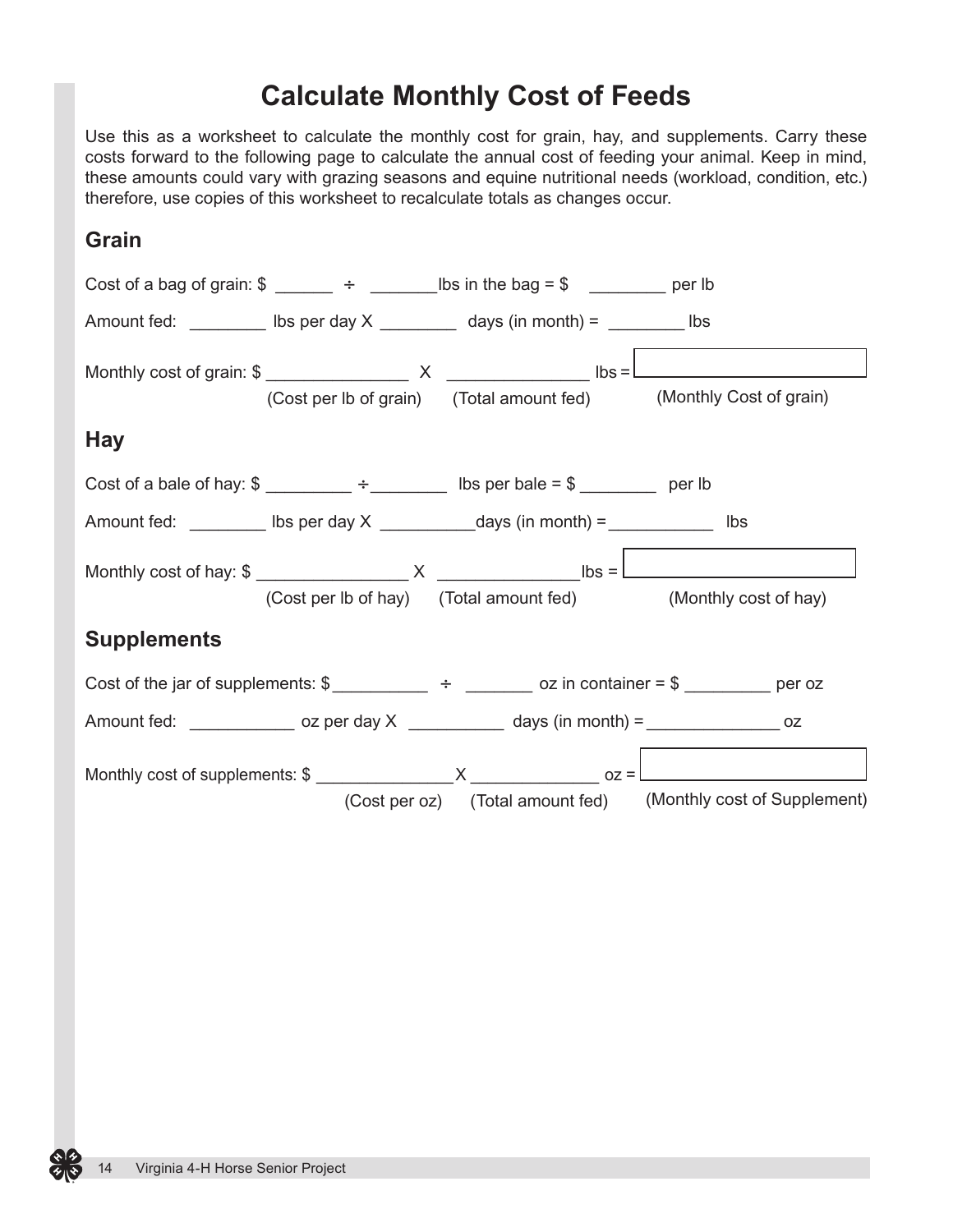### **Horse Feeding Record** (one chart for all projects)

|                                   | <b>Feed Cost Per Month</b>                                                                                                        |         |         |              |                                 |          |                                     |         |                                 |                                  |                |
|-----------------------------------|-----------------------------------------------------------------------------------------------------------------------------------|---------|---------|--------------|---------------------------------|----------|-------------------------------------|---------|---------------------------------|----------------------------------|----------------|
|                                   | Do you board your project(s)? $\Box$ Yes $\Box$ No (If boarding, please work with your stable manager to determine these values.) |         |         |              |                                 |          |                                     |         |                                 |                                  |                |
|                                   | Grain                                                                                                                             | Amount  | Cost    | Hay          | Amount                          | Cost     | Pasture                             | Cost    | Other<br>(salt,<br>supplements) | Cost                             | Month<br>Total |
| Example                           | Sweet feed                                                                                                                        | 50 lbs. | \$18.00 | Orchardgrass | 20 bales                        | \$100.00 | Pasture                             | \$30.00 | <b>Biotin</b>                   | \$7.00                           | \$155.00       |
| October                           |                                                                                                                                   |         |         |              |                                 |          |                                     |         |                                 |                                  |                |
| November                          |                                                                                                                                   |         |         |              |                                 |          |                                     |         |                                 |                                  |                |
| December                          |                                                                                                                                   |         |         |              |                                 |          |                                     |         |                                 |                                  |                |
| January                           |                                                                                                                                   |         |         |              |                                 |          |                                     |         |                                 |                                  |                |
| February                          |                                                                                                                                   |         |         |              |                                 |          |                                     |         |                                 |                                  |                |
| March                             |                                                                                                                                   |         |         |              |                                 |          |                                     |         |                                 |                                  |                |
| April                             |                                                                                                                                   |         |         |              |                                 |          |                                     |         |                                 |                                  |                |
| May                               |                                                                                                                                   |         |         |              |                                 |          |                                     |         |                                 |                                  |                |
| June                              |                                                                                                                                   |         |         |              |                                 |          |                                     |         |                                 |                                  |                |
| July                              |                                                                                                                                   |         |         |              |                                 |          |                                     |         |                                 |                                  |                |
| August                            |                                                                                                                                   |         |         |              |                                 |          |                                     |         |                                 |                                  |                |
| September                         |                                                                                                                                   |         |         |              |                                 |          |                                     |         |                                 |                                  |                |
|                                   |                                                                                                                                   |         |         |              |                                 |          |                                     |         |                                 |                                  |                |
| <b>Total annual</b><br>grain cost |                                                                                                                                   |         |         |              | <b>Total annual</b><br>hay cost |          | <b>Total annual</b><br>pasture cost |         | <b>Total</b><br>other cost      | <b>Total annual</b><br>feed cost |                |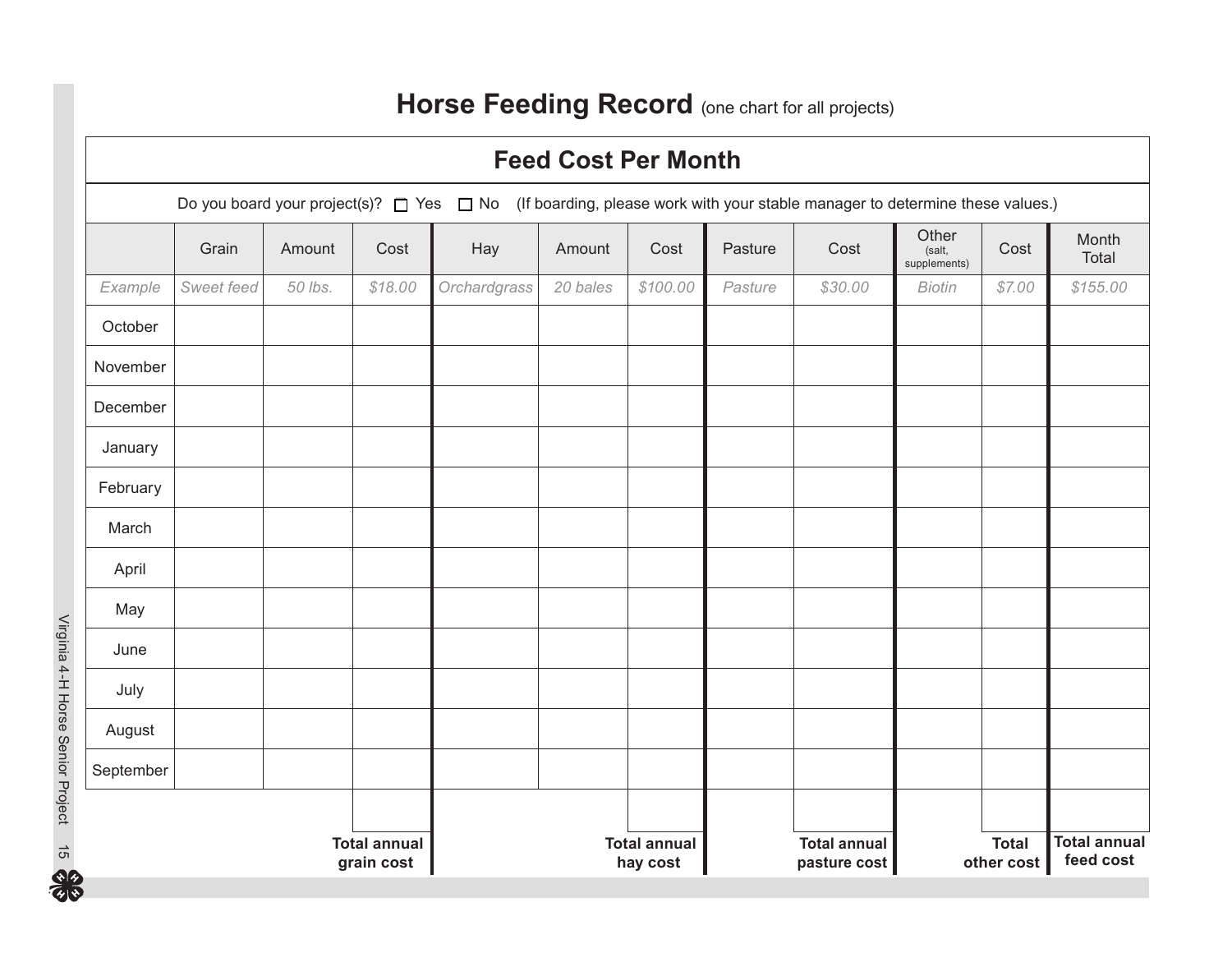### **Annual Feed Expense Summary**

Calculate the total amount spent on feed for all projects using totals from the previous page. Leave blank any that do not apply. Complete the pie chart below to figure out the percentages of total feed cost spent on each part of your project(s) diet.

| <b>Total Cost of Grain</b>   | \$<br><u> 1989 - Johann John Stone, martin de Brasil</u> |  |
|------------------------------|----------------------------------------------------------|--|
| <b>Total Cost of Hay</b>     | <u> 2008 - Johann John Stone, mars et al. (</u><br>\$    |  |
| <b>Total Cost of Pasture</b> | \$                                                       |  |
| <b>Total Cost of Other</b>   | \$<br><u> 1989 - Johann Barbara, martxa a</u>            |  |
| <b>Total Feed Cost</b>       | \$                                                       |  |
| <b>Key</b>                   |                                                          |  |
|                              | % Grain Cost                                             |  |
| ________________% Hay Cost   |                                                          |  |
|                              | % Pasture Cost                                           |  |
|                              | % Other Cost (salt, mineral, supplements)                |  |
|                              | <b>Pie Chart</b>                                         |  |
|                              |                                                          |  |
|                              |                                                          |  |
|                              |                                                          |  |
|                              |                                                          |  |
|                              |                                                          |  |
|                              |                                                          |  |
|                              |                                                          |  |
|                              |                                                          |  |
|                              |                                                          |  |
|                              |                                                          |  |
|                              |                                                          |  |
|                              |                                                          |  |
|                              |                                                          |  |
|                              |                                                          |  |
|                              |                                                          |  |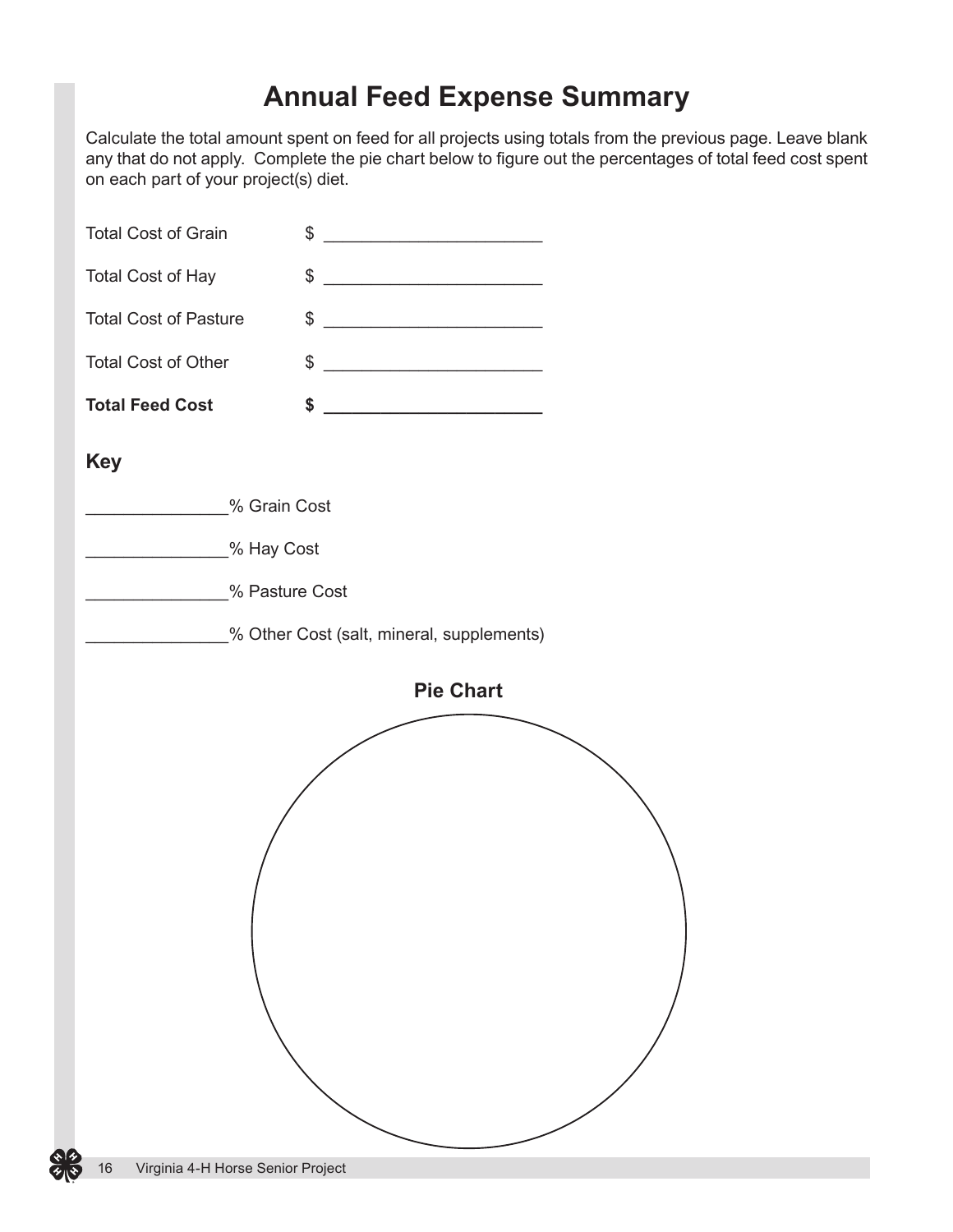#### **Hoof Care Record** (one chart for all projects)

Record shoeing, trimming, and any additional hoof care.

| <b>Date</b> | Horse | <b>Type</b>                 | Cost |
|-------------|-------|-----------------------------|------|
|             |       |                             |      |
|             |       |                             |      |
|             |       |                             |      |
|             |       |                             |      |
|             |       |                             |      |
|             |       |                             |      |
|             |       |                             |      |
|             |       |                             |      |
|             |       |                             |      |
|             |       |                             |      |
|             |       |                             |      |
|             |       |                             |      |
|             |       |                             |      |
|             |       |                             |      |
|             |       |                             |      |
|             |       |                             |      |
|             |       |                             |      |
|             |       |                             |      |
|             |       |                             |      |
|             |       | Total Hoof Care Expenses \$ |      |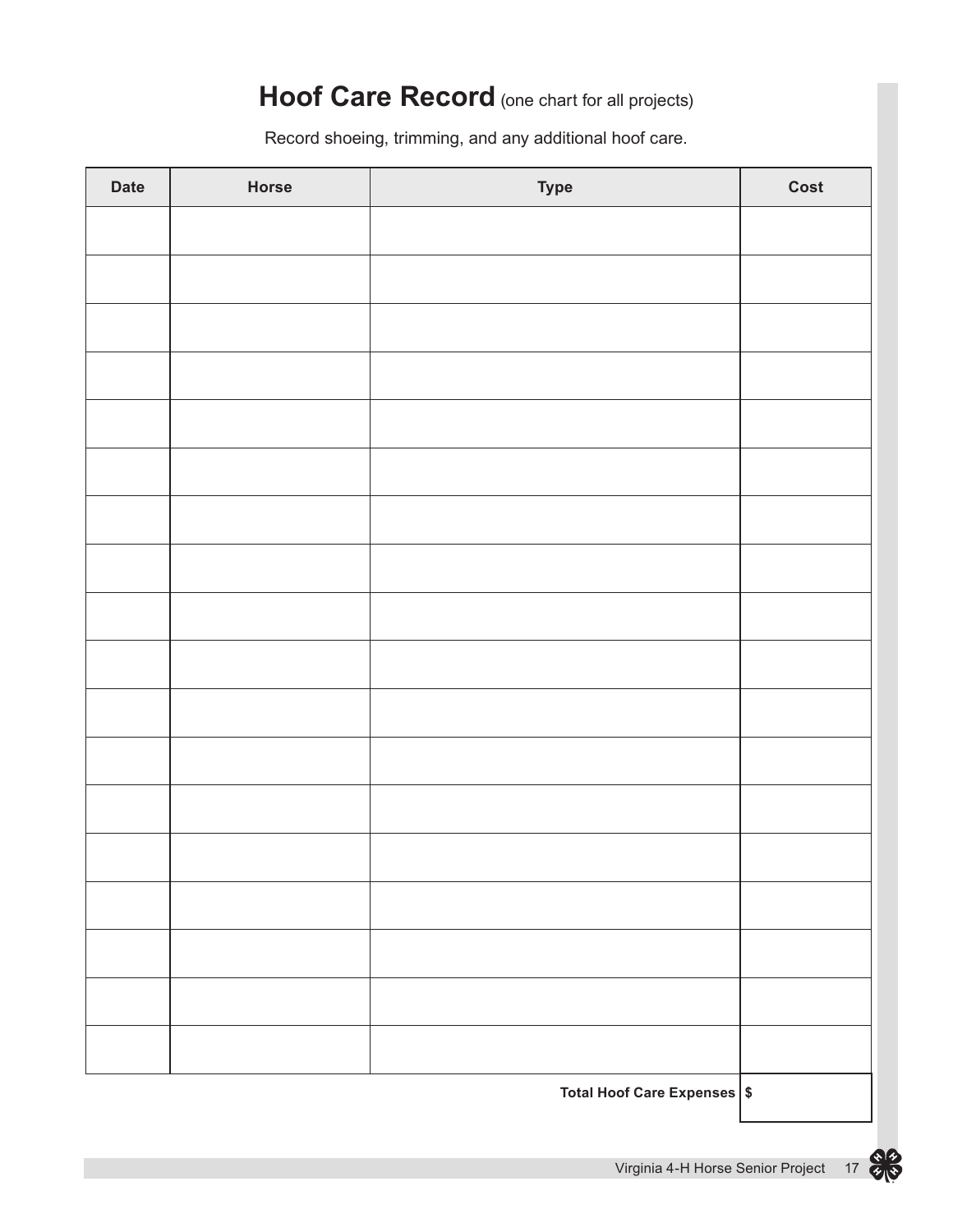#### **Health and Veterinary Care Record** (one chart for all or per horse)

Record routine and emergency veterinary visits and include specific vaccinations, Coggins test, dentistry, health certificate exams, and X-rays performed. If you lease a horse and are not directly responsible for these expenses, complete these sections as you best can.

| <b>Date</b> | <b>Name of Horse</b> | <b>Vaccination, Exam or Treatment</b> | <b>Cost</b> |
|-------------|----------------------|---------------------------------------|-------------|
|             |                      |                                       |             |
|             |                      |                                       |             |
|             |                      |                                       |             |
|             |                      |                                       |             |
|             |                      |                                       |             |
|             |                      |                                       |             |
|             |                      |                                       |             |
|             |                      |                                       |             |
|             |                      |                                       |             |
|             |                      |                                       |             |
|             |                      | Total Veterinary Expenses   \$        |             |

| <b>Deworming Record</b> |                          |                             |      |  |  |
|-------------------------|--------------------------|-----------------------------|------|--|--|
| <b>Date</b>             | Name of Horse(s) Treated | <b>Brand and dose</b>       | Cost |  |  |
|                         |                          |                             |      |  |  |
|                         |                          |                             |      |  |  |
|                         |                          |                             |      |  |  |
|                         |                          |                             |      |  |  |
|                         |                          |                             |      |  |  |
|                         |                          |                             |      |  |  |
|                         |                          |                             |      |  |  |
|                         |                          |                             |      |  |  |
|                         |                          | Total Deworming Expenses \$ |      |  |  |

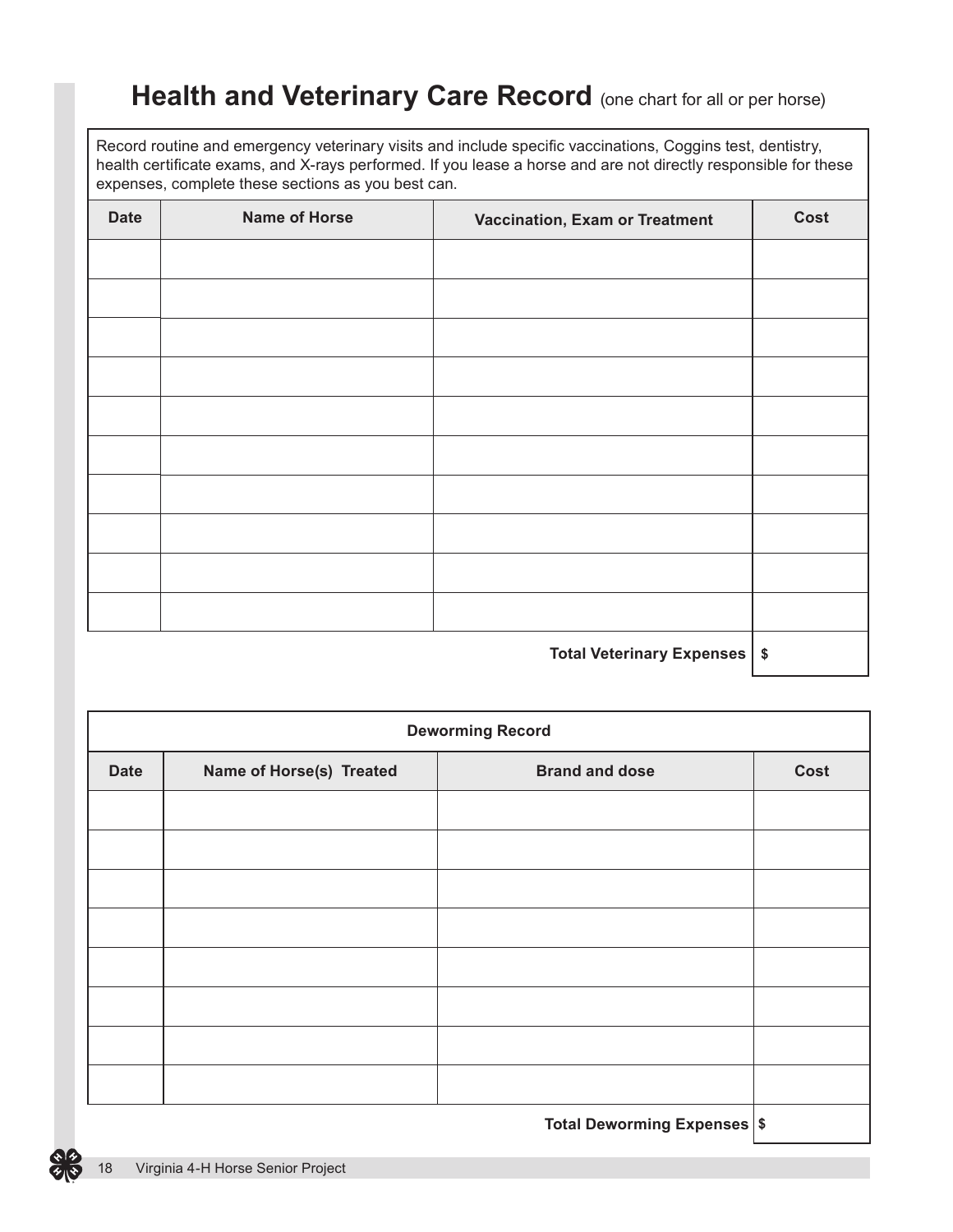#### **Additional Expenses, Fees or Income** (one chart for all)

List expenses that do not fit into one of the previous categories. Expenses include: boarding, leasing, training, riding lessons, insurance, transportation, breed association dues, registration papers, breeding fees, overhead/ operating costs, marketing, new structures built, etc. Income may include sale of horse(s), tack, hay, equipment and employment or barter value income by 4-Her to offset this project's expenses.

| <b>Date</b> | <b>Description</b> | <b>Expenses \$</b> | Income \$  |
|-------------|--------------------|--------------------|------------|
|             |                    |                    |            |
|             |                    |                    |            |
|             |                    |                    |            |
|             |                    |                    |            |
|             |                    |                    |            |
|             |                    |                    |            |
|             |                    |                    |            |
|             |                    |                    |            |
|             |                    |                    |            |
|             |                    |                    |            |
|             |                    |                    |            |
|             |                    |                    |            |
|             |                    |                    |            |
|             |                    |                    |            |
|             |                    |                    |            |
|             |                    |                    |            |
|             |                    |                    |            |
|             |                    |                    |            |
|             |                    |                    |            |
|             |                    |                    |            |
|             |                    |                    |            |
|             |                    |                    |            |
|             |                    | $\pmb{\$}$         | $\pmb{\$}$ |

**Total Expenses Total Income**

Virginia 4-H Horse Senior Project 19

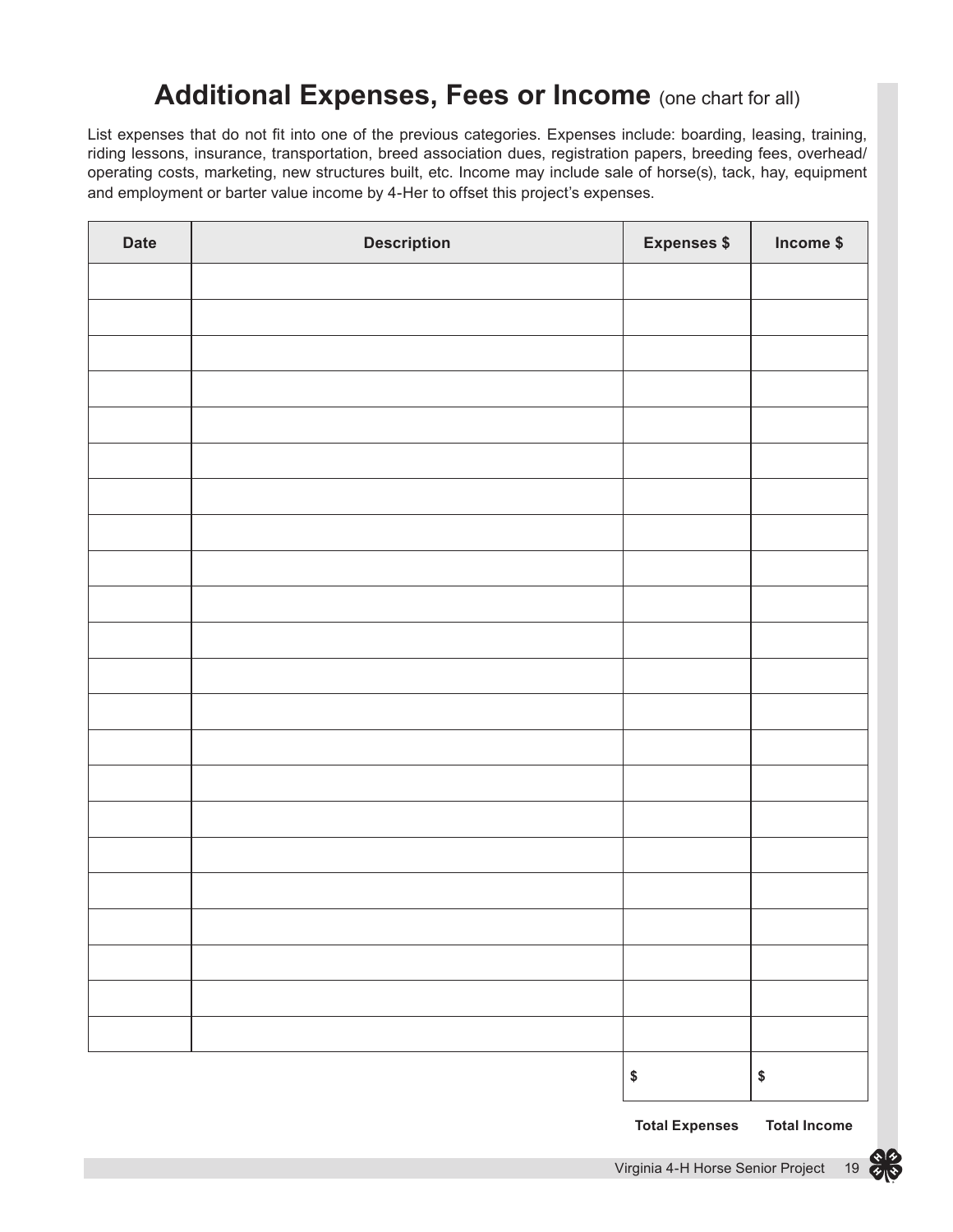#### **Horse Show Summary** (one chart for all)

Record the date and name of any shows attended, entry fees, placing out of the number of entries in the class, and any premium money earned. *(Add extra pages as needed)*

| <b>Date</b> | Show | <b>Class</b> | Placing        | <b>Show Expenses</b><br>(entry fees, etc.) | <b>Premiums</b><br>Won |
|-------------|------|--------------|----------------|--------------------------------------------|------------------------|
|             |      |              | out of         |                                            |                        |
|             |      |              | $_$ out of $_$ |                                            |                        |
|             |      |              | out of         |                                            |                        |
|             |      |              | $_$ out of $_$ |                                            |                        |
|             |      |              | _out of___     |                                            |                        |
|             |      |              | _out of_       |                                            |                        |
|             |      |              | $_$ out of $_$ |                                            |                        |
|             |      |              | $_$ out of $_$ |                                            |                        |
|             |      |              | out of         |                                            |                        |
|             |      |              | $_$ out of $_$ |                                            |                        |
|             |      |              | _out of___     |                                            |                        |
|             |      |              | out of         |                                            |                        |
|             |      |              | $_$ out of $_$ |                                            |                        |
|             |      |              | _out of_       |                                            |                        |
|             |      |              | out of_        |                                            |                        |
|             |      |              | _out of_       |                                            |                        |
|             |      |              | _out of_       |                                            |                        |
|             |      |              | _out of_       |                                            |                        |
|             |      |              |                | \$                                         | \$                     |

**Total Expenses Total Premiums**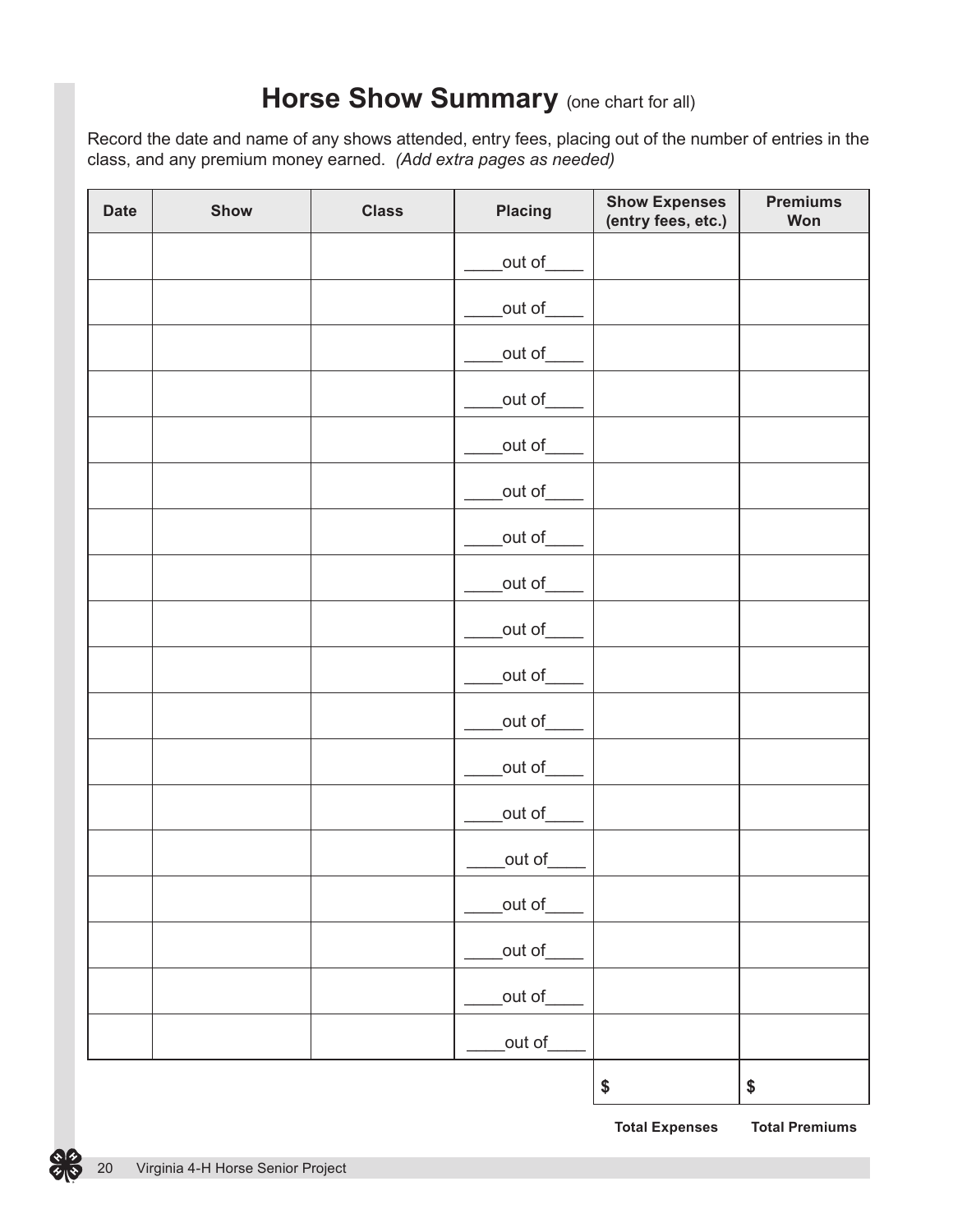#### **Project Financial Summary** (one chart for all)

| Income                                                                                                                                                           |    |
|------------------------------------------------------------------------------------------------------------------------------------------------------------------|----|
| 1. Premiums won pg. 20                                                                                                                                           | \$ |
| 2. Sale of equipment, tack, horses, hays, income or barter equivalent pg. 19                                                                                     | \$ |
| Total Income =                                                                                                                                                   | \$ |
| <b>Expenses</b>                                                                                                                                                  |    |
| • Many youth select projects as a hobby or for fun, but all projects will incur expenses.<br>• Use this section to list all expenses related to your project(s). |    |
| 1. Project purchase (only list if new project purchase)                                                                                                          | \$ |
| 2. Tack, equipment and supply - actual total expenses only pg. 8                                                                                                 | \$ |
| 3. Pasture expenses pg. 11                                                                                                                                       | \$ |
| 4. Feed expenses <i>(if separate from boarding expenses)</i> pg. 15                                                                                              | \$ |
| 5. Hoof care expenses pg. 17                                                                                                                                     | \$ |
| 6. Health care expenses (vet checks, deworming, vaccinations) pg. 18                                                                                             | \$ |
| 7. Additional expenses (boarding, lessons, etc.) pg. 19                                                                                                          | \$ |
| 8. Horse show expenses pg. 20                                                                                                                                    | \$ |
| <b>Total Expenses =</b>                                                                                                                                          | \$ |
| <b>Financial Summary</b><br>(Total Income - Total Expenses)                                                                                                      | \$ |

#### **Questions**

1. Explain how your actual Financial Summary compared to what you estimated at the beginning of the project with your Budget Projection? (See page 5, #5)

 $\overline{\phantom{a}}$  , and the contribution of the contribution of the contribution of the contribution of the contribution of the contribution of the contribution of the contribution of the contribution of the contribution of the

 $\frac{1}{2}$  ,  $\frac{1}{2}$  ,  $\frac{1}{2}$  ,  $\frac{1}{2}$  ,  $\frac{1}{2}$  ,  $\frac{1}{2}$  ,  $\frac{1}{2}$  ,  $\frac{1}{2}$  ,  $\frac{1}{2}$  ,  $\frac{1}{2}$  ,  $\frac{1}{2}$  ,  $\frac{1}{2}$  ,  $\frac{1}{2}$  ,  $\frac{1}{2}$  ,  $\frac{1}{2}$  ,  $\frac{1}{2}$  ,  $\frac{1}{2}$  ,  $\frac{1}{2}$  ,  $\frac{1$ 

2. Looking ahead for next year, what factors do you anticipate will affect your expenses and income?

#### **Fair Market Value**

Every project has a value, even those which are leased or borrowed. If you do not own the animal, ask the owner if they will work with you to help determine the value of the project. Give an estimated value of your project animal at the end of the project year.

| <b>Project Name</b> | <b>Project Value</b> |
|---------------------|----------------------|
|                     | -412                 |
|                     | -412                 |

\_\_\_\_\_\_\_\_\_\_\_\_\_\_\_\_\_\_\_\_\_\_\_\_\_\_\_\_\_\_\_\_\_\_\_\_\_\_\_\_\_\_\_\_\_\_\_\_\_\_\_\_\_\_\_\_\_\_\_\_\_\_\_\_\_\_\_\_\_\_\_\_\_\_\_\_\_\_\_\_\_\_

Did the value of your project horse(s) increase or decrease at the end of the 4-H year? Explain:

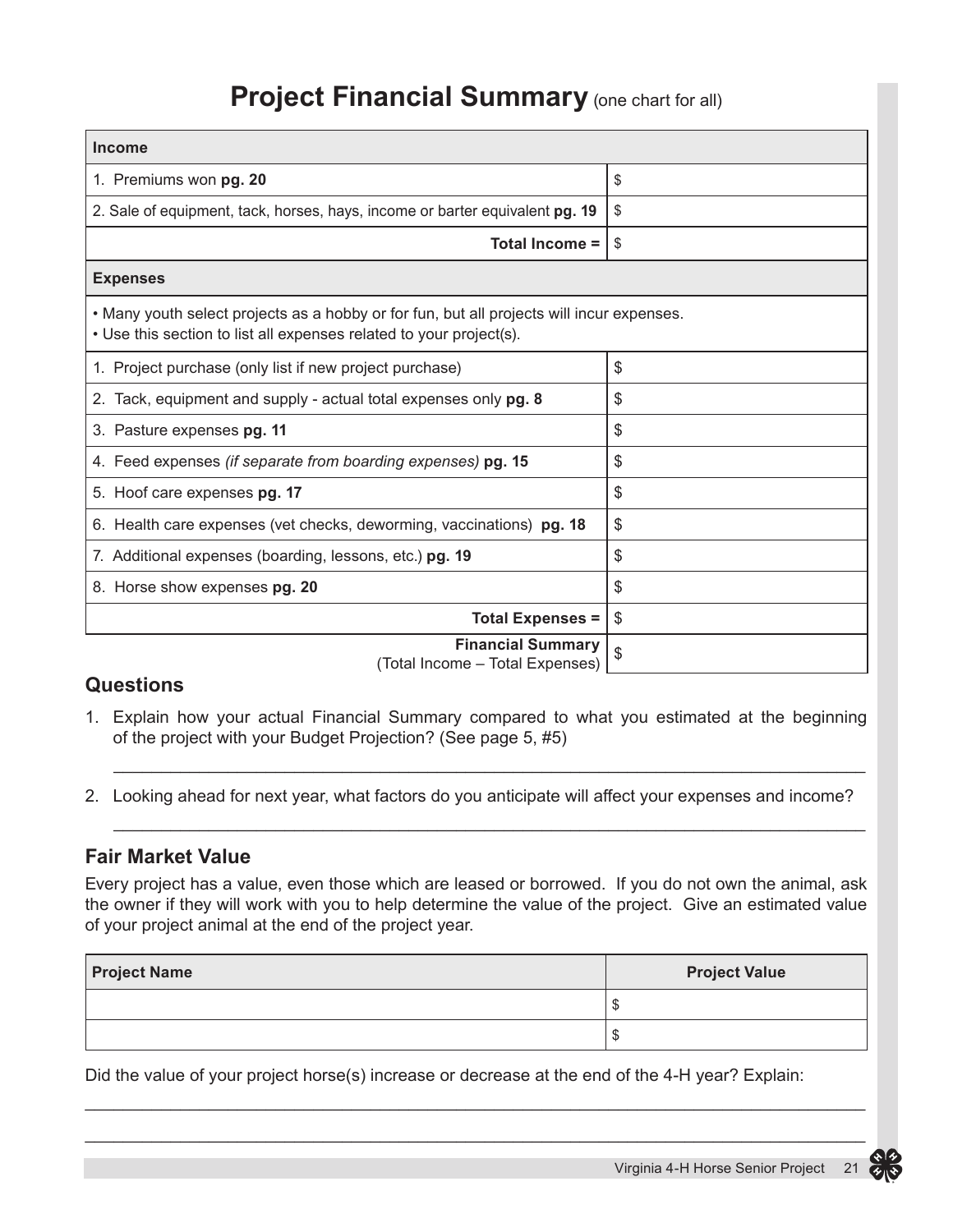#### **4-H Activities**

| Did you hold an officer position in your 4-H club? $\Box$ Yes $\Box$ No                      |                 |  |  |  |  |  |  |  |
|----------------------------------------------------------------------------------------------|-----------------|--|--|--|--|--|--|--|
| If Yes, which one ? $\Box$ President $\Box$ Vice President $\Box$ Secretary $\Box$ Treasurer | $\Box$ Reporter |  |  |  |  |  |  |  |
| $\Box$ Other $\_\_$                                                                          |                 |  |  |  |  |  |  |  |
| What other 4-H leadership roles did you hold this year? (camp counselor, teen leader, etc.)  |                 |  |  |  |  |  |  |  |
|                                                                                              |                 |  |  |  |  |  |  |  |
| What other 4-H clubs did you belong to and/or what other projects did you complete?          |                 |  |  |  |  |  |  |  |
|                                                                                              |                 |  |  |  |  |  |  |  |

### **4-H Activities**

(community service, workshops, camps, Share-the-Fun, county contests, hippology, horse bowl, horse judging, presentations, State Capitol Day, trainings)

| <b>Date</b> | <b>Activity</b> | Club, County, District, State | <b>Placing or Comments</b> |
|-------------|-----------------|-------------------------------|----------------------------|
|             |                 |                               |                            |
|             |                 |                               |                            |
|             |                 |                               |                            |
|             |                 |                               |                            |
|             |                 |                               |                            |
|             |                 |                               |                            |
|             |                 |                               |                            |
|             |                 |                               |                            |
|             |                 |                               |                            |
|             |                 |                               |                            |
|             |                 |                               |                            |
|             |                 |                               |                            |
|             |                 |                               |                            |
|             |                 |                               |                            |
|             |                 |                               |                            |
|             |                 |                               |                            |
|             |                 |                               |                            |
|             |                 |                               |                            |
|             |                 |                               |                            |
|             |                 |                               |                            |
|             |                 |                               |                            |
|             |                 |                               |                            |
|             |                 |                               |                            |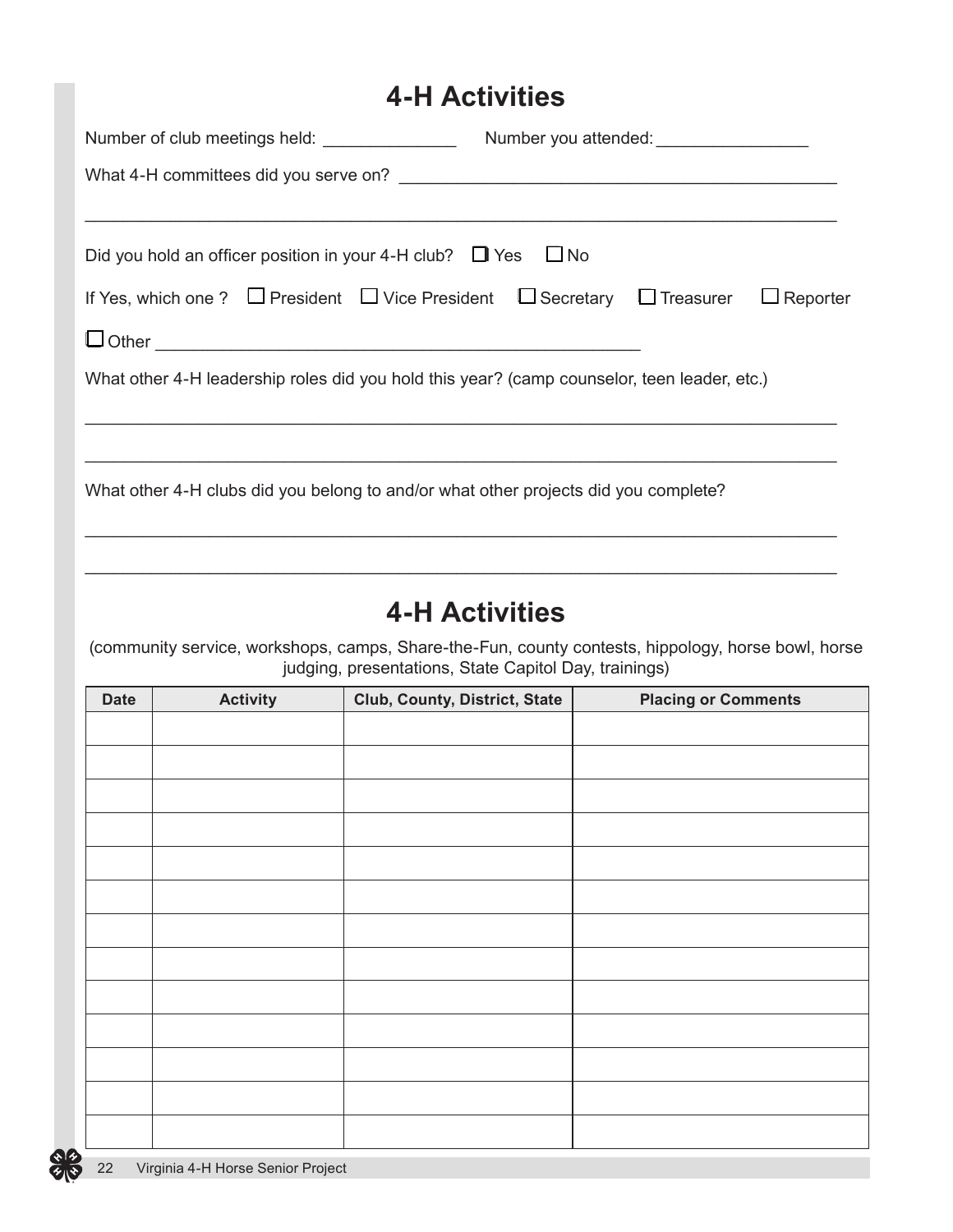### **Activities Outside 4-H**

What other clubs or groups did you belong to this year? (school, church, community, etc.) Additionally, list any leadership roles held in these clubs or groups.

\_\_\_\_\_\_\_\_\_\_\_\_\_\_\_\_\_\_\_\_\_\_\_\_\_\_\_\_\_\_\_\_\_\_\_\_\_\_\_\_\_\_\_\_\_\_\_\_\_\_\_\_\_\_\_\_\_\_\_\_\_\_\_\_\_\_\_\_\_\_\_\_\_\_\_\_\_\_\_

\_\_\_\_\_\_\_\_\_\_\_\_\_\_\_\_\_\_\_\_\_\_\_\_\_\_\_\_\_\_\_\_\_\_\_\_\_\_\_\_\_\_\_\_\_\_\_\_\_\_\_\_\_\_\_\_\_\_\_\_\_\_\_\_\_\_\_\_\_\_\_\_\_\_\_\_\_\_\_

\_\_\_\_\_\_\_\_\_\_\_\_\_\_\_\_\_\_\_\_\_\_\_\_\_\_\_\_\_\_\_\_\_\_\_\_\_\_\_\_\_\_\_\_\_\_\_\_\_\_\_\_\_\_\_\_\_\_\_\_\_\_\_\_\_\_\_\_\_\_\_\_\_\_\_\_\_\_\_

\_\_\_\_\_\_\_\_\_\_\_\_\_\_\_\_\_\_\_\_\_\_\_\_\_\_\_\_\_\_\_\_\_\_\_\_\_\_\_\_\_\_\_\_\_\_\_\_\_\_\_\_\_\_\_\_\_\_\_\_\_\_\_\_\_\_\_\_\_\_\_\_\_\_\_\_\_\_\_

#### **List any activities you participated in for scouts, sports groups, church, community service, etc. that were not affiliated with 4-H.**

| <b>Date</b> | <b>Activity</b> | Group | <b>Comments</b> |
|-------------|-----------------|-------|-----------------|
|             |                 |       |                 |
|             |                 |       |                 |
|             |                 |       |                 |
|             |                 |       |                 |
|             |                 |       |                 |
|             |                 |       |                 |
|             |                 |       |                 |
|             |                 |       |                 |
|             |                 |       |                 |
|             |                 |       |                 |
|             |                 |       |                 |
|             |                 |       |                 |
|             |                 |       |                 |
|             |                 |       |                 |
|             |                 |       |                 |
|             |                 |       |                 |
|             |                 |       |                 |
|             |                 |       |                 |
|             |                 |       |                 |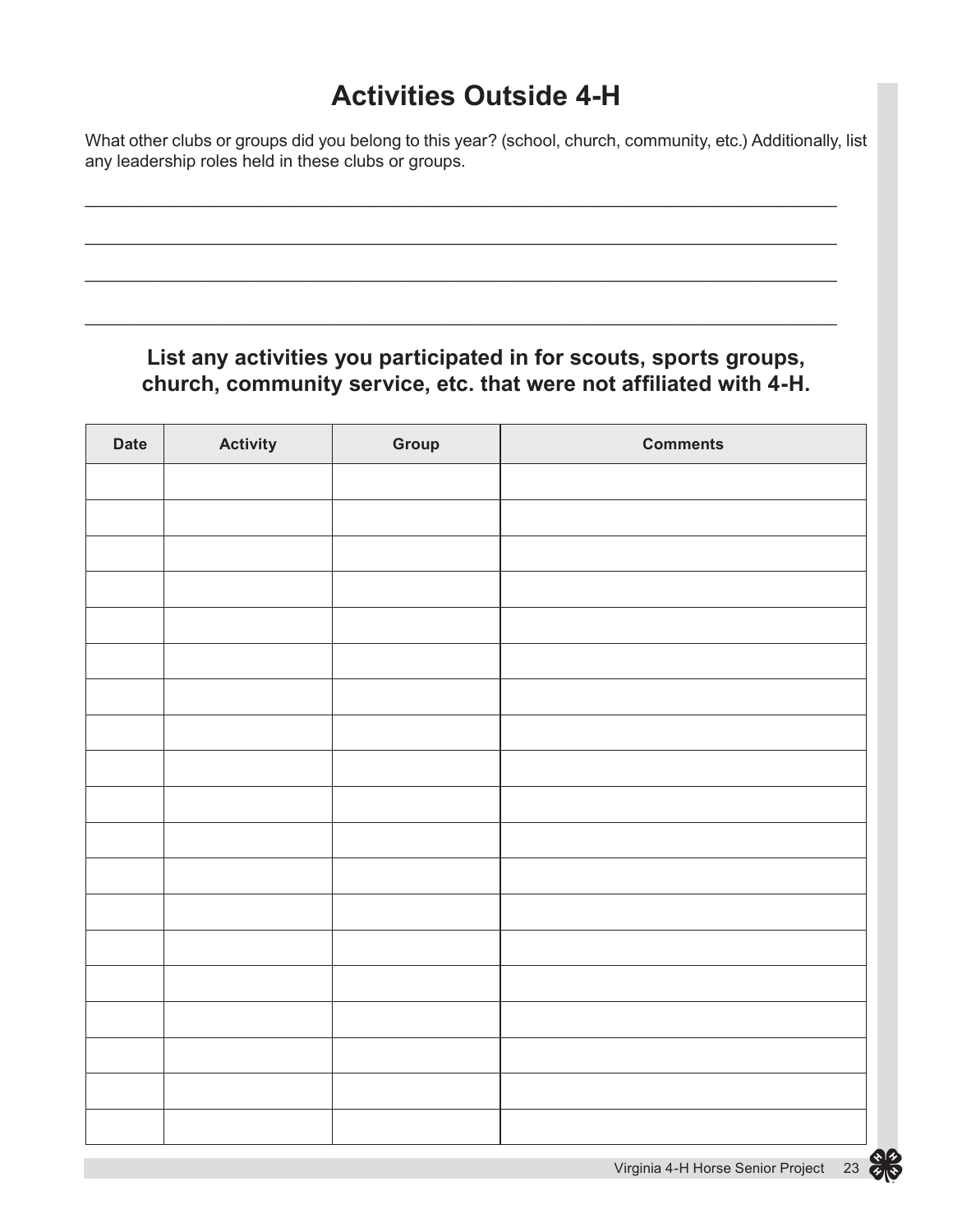### **4-H Horse Project Story**

The motto of 4-H is "learn by doing." Each year we learn something new by participating in a 4-H project. Please write a story that explains:

*— What you have learned*

*— New skills you have gained over this past year in 4-H*

*— Goals you accomplished. If you accomplished your goals, how did you do so?* 

Other examples that you may consider writing about include: something that happened that was funny, sad, or exciting; challenges you faced and how you overcame them; who helped you with your project and how they contributed; things you are most proud of. Feel free to relate your 4-H experience to other parts of your life (school, home, family, friends, etc.). *Senior members' stories should be at least 10 sentences long, well thought out, and talk in depth about your 4-H project year.* 

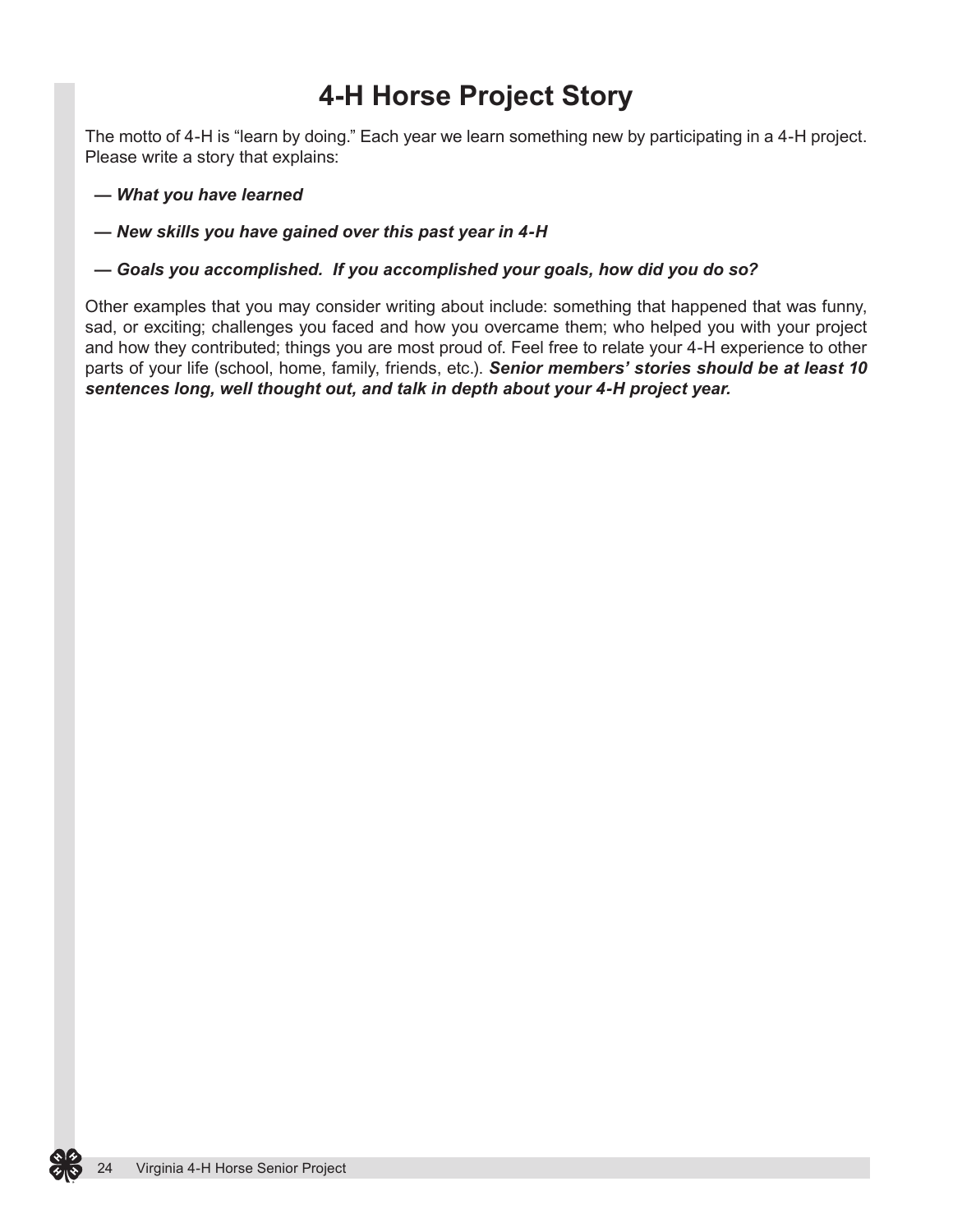

### **Additional Records**



\*\* Please include the following documents: \*\*

1) A copy of each project's Coggins

2) A copy of each project's Green Measurement Card

3) Your completed Horsemanship Skills Evaluations

4) A copy of each animal's 4-H Project Horse Eligibility/Declaration form (Pub 406-125/4H-710P)

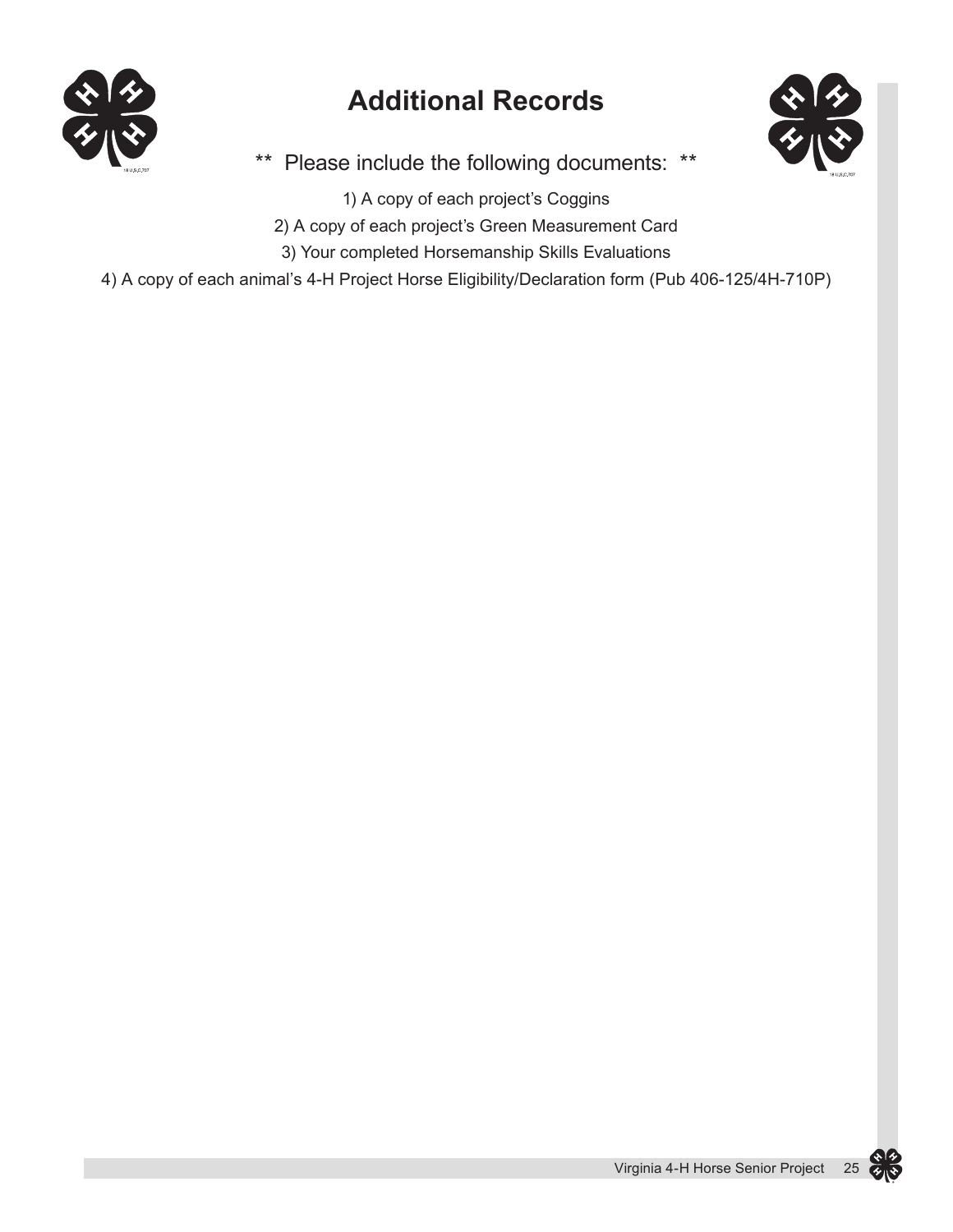

**Member Information:**

**Publication 406-125 (4H-710P)**

County/Unit

### **4-H Project Horse Eligibility/Declaration**

A completed signed copy of this form along with three clear photos of groomed horse (directions on second page) must be submitted for each project horse. It is the 4-Hers responsibility to accurately complete and submit this form to the Extension agent by May 1 of each year. 4-Hers not declaring their 4-H Project Horse(s) by May 1 of each year will be ineligible to exhibit their horse(s) at the District Qualifying Shows or Clinics and State 4-H Horse Shows. The Extension agent will sign and date this form upon receipt and retain the original form.

*Please Type or Print Neatly:*

| менноет типогниацион;                                           |                                                                                                                                                                                                                                                                                                                              |                                  |
|-----------------------------------------------------------------|------------------------------------------------------------------------------------------------------------------------------------------------------------------------------------------------------------------------------------------------------------------------------------------------------------------------------|----------------------------------|
| Name: $\frac{1}{\sqrt{1-\frac{1}{2}}\cdot\frac{1}{2}}$<br>First | Middle                                                                                                                                                                                                                                                                                                                       | Last                             |
|                                                                 |                                                                                                                                                                                                                                                                                                                              |                                  |
|                                                                 | Address: <u>Note</u> 2008. The contract of the contract of the contract of the contract of the contract of the contract of the contract of the contract of the contract of the contract of the contract of the contract of the cont                                                                                          |                                  |
|                                                                 | Parent/Guardian:                                                                                                                                                                                                                                                                                                             |                                  |
| <b>Club Information:</b>                                        |                                                                                                                                                                                                                                                                                                                              |                                  |
|                                                                 | Club Name:                                                                                                                                                                                                                                                                                                                   |                                  |
|                                                                 |                                                                                                                                                                                                                                                                                                                              |                                  |
| <b>Horse Information:</b>                                       |                                                                                                                                                                                                                                                                                                                              |                                  |
|                                                                 |                                                                                                                                                                                                                                                                                                                              |                                  |
|                                                                 |                                                                                                                                                                                                                                                                                                                              |                                  |
| Stabled at:                                                     |                                                                                                                                                                                                                                                                                                                              |                                  |
|                                                                 | Official Measurement (needs to be updated if animal is age 5 or under): Date Measured:                                                                                                                                                                                                                                       |                                  |
|                                                                 | Please circle the following that describes the horse/pony height category (see height reference on page 2):                                                                                                                                                                                                                  |                                  |
| Miniature<br>Small Pony                                         | Medium Pony Large Pony                                                                                                                                                                                                                                                                                                       | or<br>Small Horse<br>Large Horse |
| and sign below:                                                 | If the project animal is leased or owned by someone other than a family member, please have the owner read<br>I give permission for the horse listed above and owned by me to be used as a 4-H project animal for the 4-H<br>member also listed above. I understand that the project year runs from Oct. 1 through Sept. 30. |                                  |
|                                                                 |                                                                                                                                                                                                                                                                                                                              |                                  |
|                                                                 | Name and address of owner:                                                                                                                                                                                                                                                                                                   |                                  |
|                                                                 | The horse shown in the attached photographs and described on page 2 of this form is my project horse for the<br>4-H year.* To the best of my knowledge the information provided is accurate and up to date.                                                                                                                  |                                  |
|                                                                 |                                                                                                                                                                                                                                                                                                                              |                                  |
|                                                                 |                                                                                                                                                                                                                                                                                                                              |                                  |
|                                                                 |                                                                                                                                                                                                                                                                                                                              |                                  |
|                                                                 |                                                                                                                                                                                                                                                                                                                              |                                  |
|                                                                 | *If all information is correct for subsequent years, this form does not need to be resubmitted. Just initial and date for new project year.                                                                                                                                                                                  |                                  |
|                                                                 | www.ext.vt.edu                                                                                                                                                                                                                                                                                                               |                                  |

Produced by Communications and Marketing, College of Agriculture and Life Sciences, Virginia Tech, 2016

Virginia Cooperative Extension programs and employment are open to all, regardless of age, color, disability, gender, gender identity, gender expression, national origin, political affiliation, race, religion, sexual orien State University, Virginia State University, and the U.S. Department of Agriculture cooperating. Edwin J. Jones, Director, Virginia Cooperative Extension, Virginia Tech, Blacksburg; M. Ray McKinnie, Administrator, 1890 Extension Program, Virginia State University, Petersburg. VT/0316/4H-583P VT/0316/4H-583P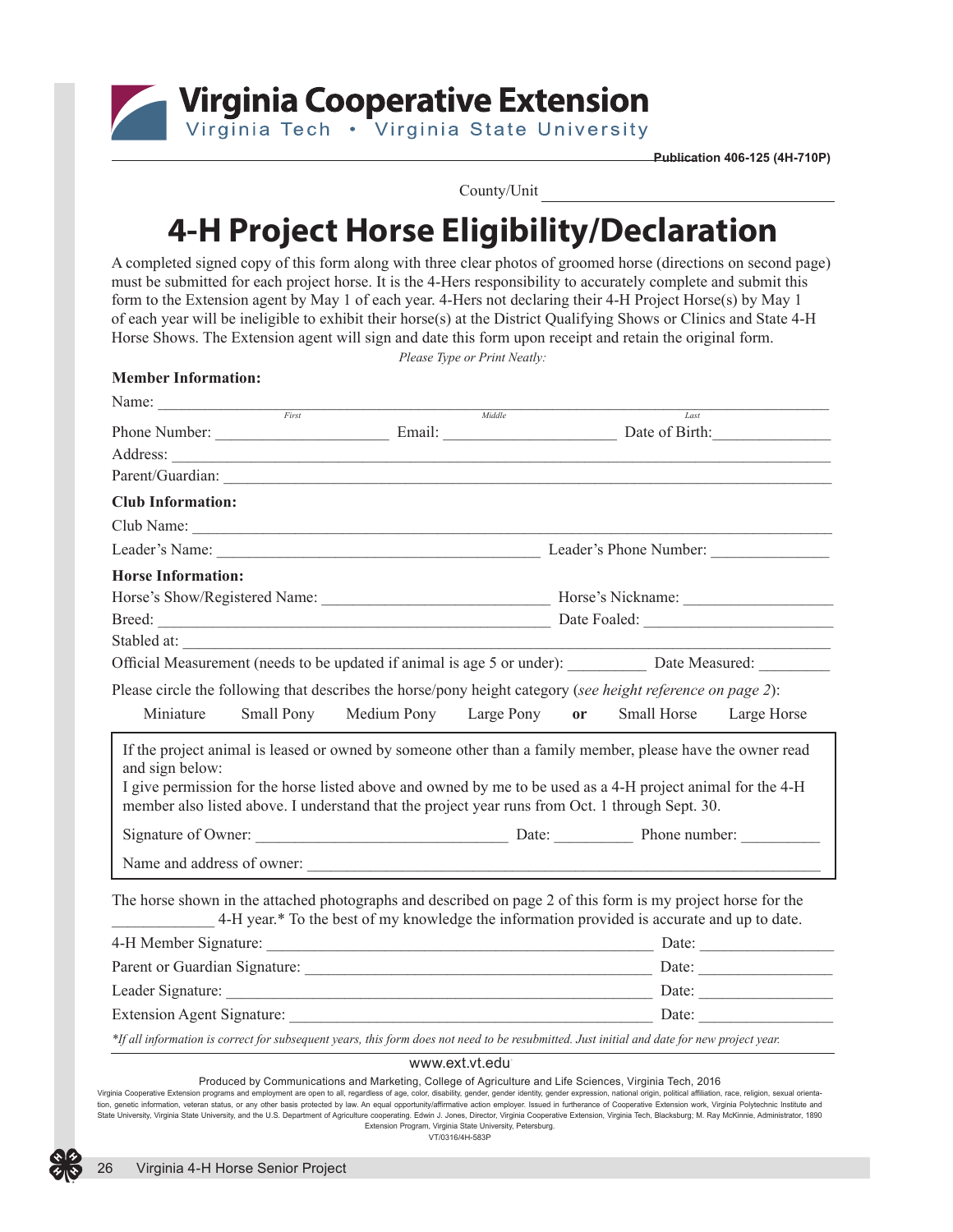Attach three pictures of your horse per the instructions below (you may attach extra pages as necessary):

1. Left side view with all four legs and the front of the face visible.

2. Right side view with all four legs and the front of the face visible.

3. Front view of the horses face.

Color of body: \_\_\_\_\_\_\_\_\_\_\_\_\_\_\_\_\_\_\_\_\_\_\_\_\_\_\_

Color of mane and tail:

List markings, whorls, brands, dorsal stripe and scars:

 $\_$  . The contribution of the contribution of  $\mathcal{L}_\mathcal{A}$  $\_$  . The contribution of the contribution of  $\mathcal{L}_\mathcal{A}$ \_\_\_\_\_\_\_\_\_\_\_\_\_\_\_\_\_\_\_\_\_\_\_\_\_\_\_\_\_\_\_\_\_\_\_\_\_\_ \_\_\_\_\_\_\_\_\_\_\_\_\_\_\_\_\_\_\_\_\_\_\_\_\_\_\_\_\_\_\_\_\_\_\_\_\_\_

#### **Virginia Cooperative Extension**

#### **Height Reference**

#### **Miniature**

**Small Pony:** 12.2 hands and under

**Medium Pony:** Over 12.2 to 13.2 hands

Large Pony: Over 13.2 to 14.2 hands

**Small Horse:** Over 14.2 not exceeding 15.2  $\frac{1}{2}$ 

**Large Horse:** Over 15.2 ½ hands

www.ext.vt.edu

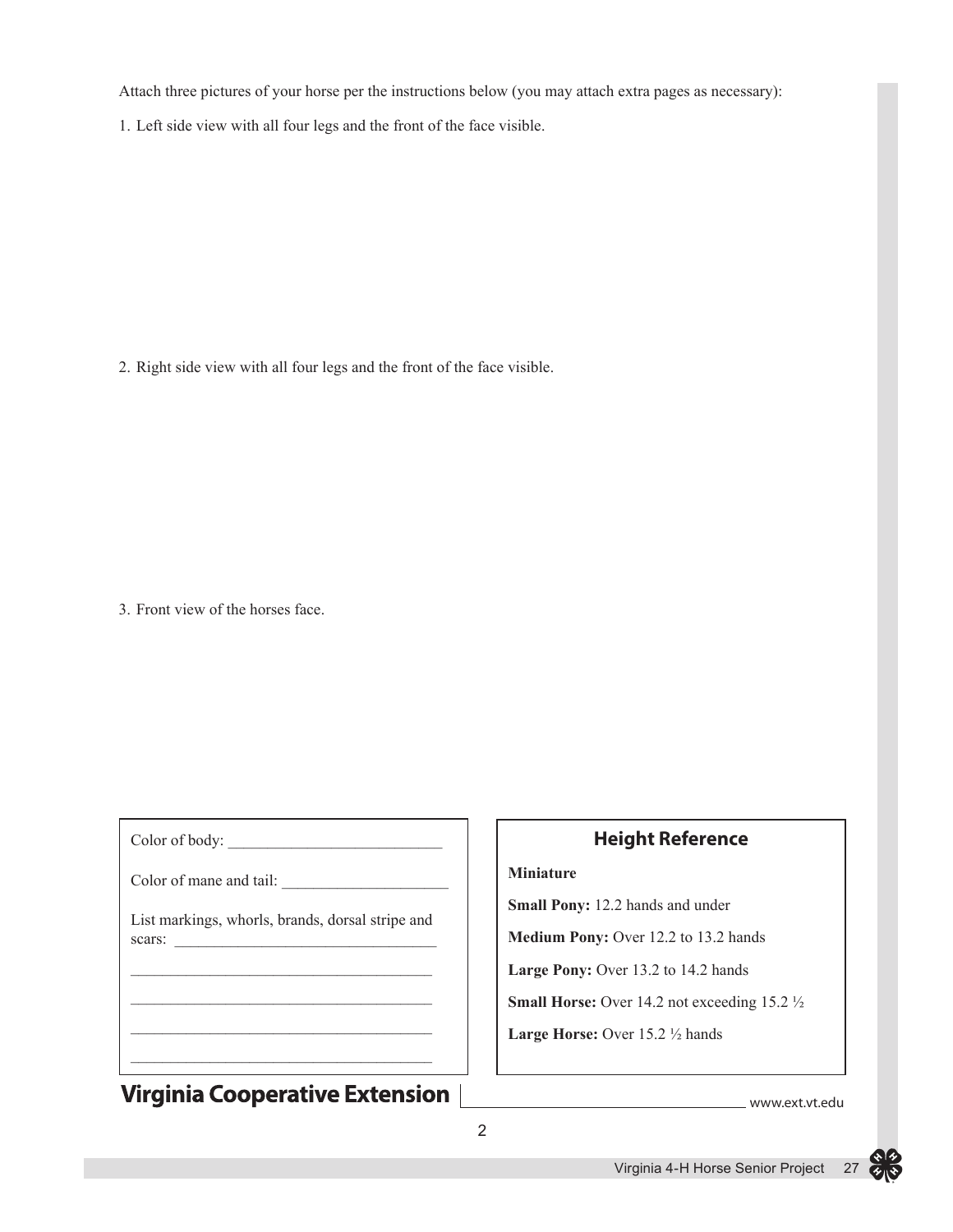### **Project Photos**

\*\* Please limit yourself to a maximum of two photo pages. \*\*

Additional memorabilia should be displayed in a scrapbook or 4-H portfolio.